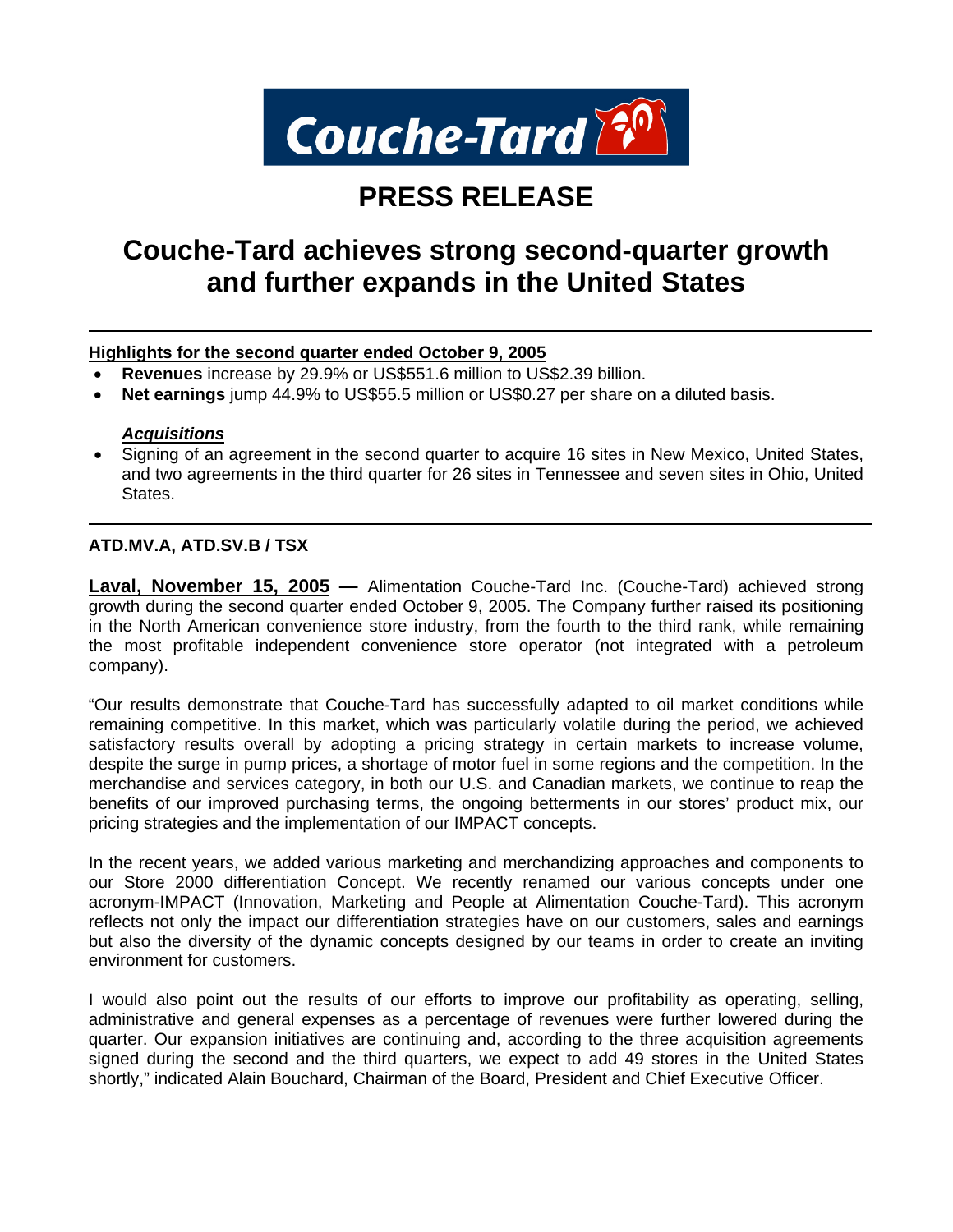# **Change in Reporting Currency**

Since its first quarter of fiscal 2006, Couche-Tard is reporting its financial results and financial position in United States currency (US dollars) and accordingly, its Canadian assets and liabilities are translated into US dollars using the exchange rate in effect at the balance sheet date. Revenues and expenses are translated at the average rate in effect during the period. Gains and losses are included in the cumulative translation adjustments account in shareholders' equity. The functional currencies of the Company and each of its subsidiaries remain unchanged. All comparative amounts for prior periods have been restated and are presented in US dollars. Consolidated income statements for the four quarters in each of our fiscal years 2004 and 2005 can be accessed through our website (www.couche-tard.com).

# **Exchange Rate Data**

The Company's US dollar reporting currency provides shareholders with more relevant information giving consideration to the predominance of its operations in the United States and its US dollar denominated debt.

The following table sets forth information about exchange rates based upon the Bank of Canada closing rates expressed as US dollars per Cdn\$1.00:

|                        |        | 12-week periods ended                                       | 24-week periods ended |        |  |
|------------------------|--------|-------------------------------------------------------------|-----------------------|--------|--|
|                        |        | <b>October 9.</b> October 10. <b>October 9.</b> October 10. |                       |        |  |
|                        | 2005   | 2004                                                        | 2005                  | 2004   |  |
| Average for period (1) | 0.8365 | 0.7675                                                      | 0.8200                | 0.7500 |  |
| Period end             | 0.8508 | 0.7987                                                      | 0.8508                | 0.7987 |  |

(1) Calculated by taking the average of the closing exchange rates of each day in the applicable period.

# **Motor Fuel Price Volatility**

During the quarter ended October 9, 2005, Couche-Tard experienced further increases in the retail price of motor fuel in its U.S. and Canadian markets. The average retail price of motor fuel in its U.S. markets amounted to \$2.62 per gallon for the 12-week period ended October 9, 2005, compared with \$1.86 per gallon for the 12-week period ended October 10, 2004. The gross margin on motor fuel revenues varies primarily as a result of product cost volatility and competition. Although motor fuel gross margins can be volatile from one quarter to the next, they generally even out on an annual basis. For each of the last four quarters commencing with the third quarter of fiscal 2005, motor fuel gross margins for the Company-operated stores in the U.S. markets stood at 16.30¢, 11.26¢, 14.86¢ and 17.05 $\phi$  per gallon respectively – with a weighted average of 14.96 $\phi$  per gallon for the 12-month ended October 9, 2005, compared with 13.25¢ per gallon for the previous 12-month period ended October 10, 2004 (including Circle K's historical results). The motor fuel gross margin for the U.S. Company-operated stores was 17.05¢ per gallon for the second quarter this year, compared with 12.44¢ per gallon for the same period last year. If the motor fuel gross margin for the second quarter this year had been the same as for the same period last year, motor fuel gross profit from Companyoperated stores in the U.S. would have been approximately \$20.1 million lower. The higher retail prices for motor fuel this quarter resulted in increased credit card expense, which is based on a percentage of the retail selling prices. The increase in credit card expense for the second quarter of this fiscal year in the U.S. markets is \$6.0 million over the second quarter of last year. Including Canada, total credit card expense increased by \$6.8 million over the second quarter last year.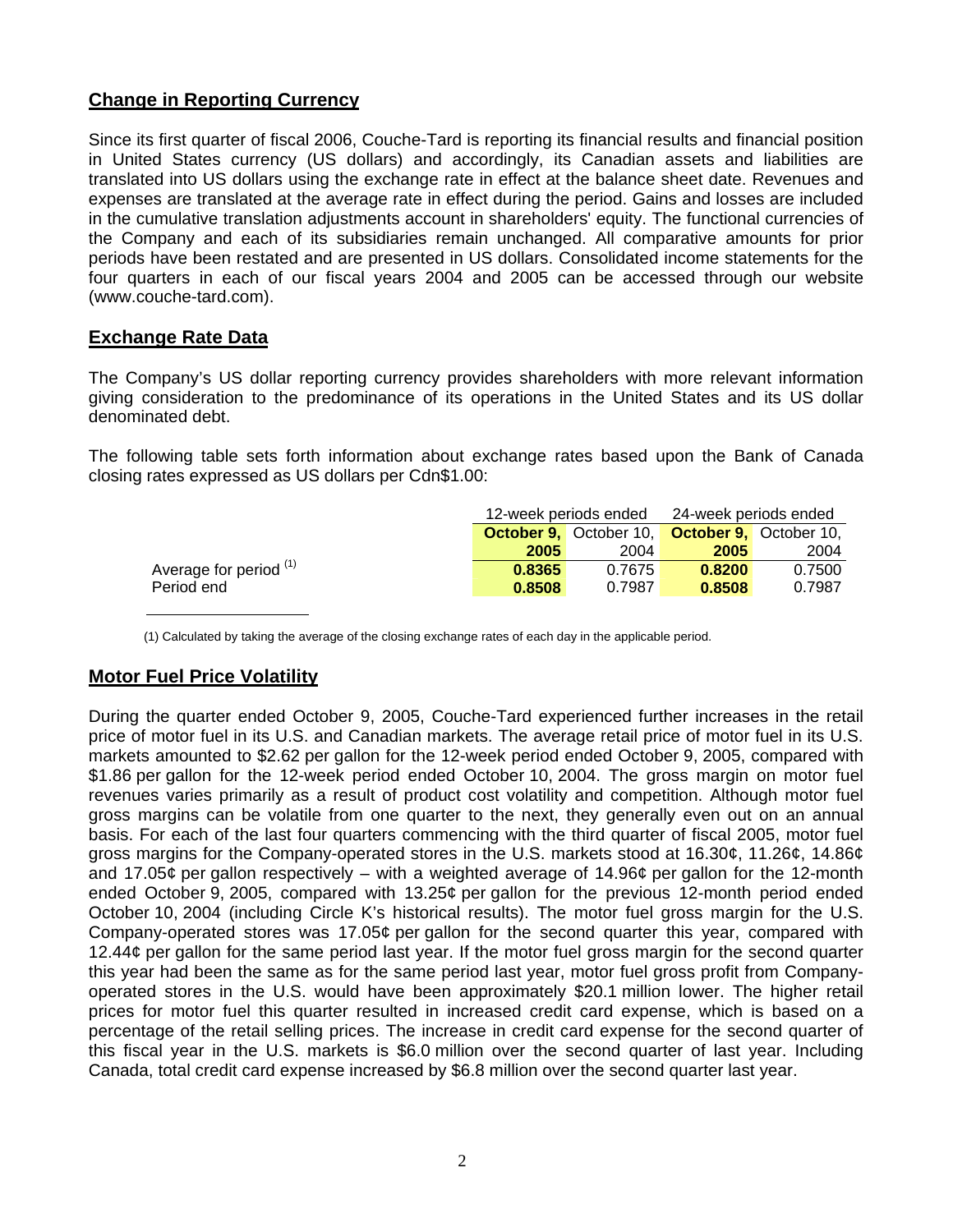# **Results of Operations**

The following table highlights certain information regarding Couche-Tard's' operations for the 12-week and 24-week periods ended October 9, 2005 and October 10, 2004:

| (In millions of US dollars, unless otherwise stated)    |                  | 12-week periods ended | 24-week periods ended |                |  |
|---------------------------------------------------------|------------------|-----------------------|-----------------------|----------------|--|
|                                                         | October 9,       | October 10,           | October 9,            | October 10,    |  |
|                                                         | 2005             | 2004                  | 2005                  | 2004           |  |
|                                                         |                  | restated              |                       | restated       |  |
| <b>Statement of Operations Data:</b>                    |                  |                       |                       |                |  |
| Merchandise and service revenues (1):                   | 343.8            | 298.1                 | 681.2                 | 586.5          |  |
| Canada<br><b>United States</b>                          | 646.6            | 601.0                 |                       |                |  |
|                                                         | 990.4            | 899.1                 | 1,299.9<br>1,981.1    | 1,216.9        |  |
| Total merchandise and service revenues                  |                  |                       |                       | 1,803.4        |  |
| Motor fuel revenues                                     |                  |                       |                       |                |  |
| Canada                                                  | 219.0<br>1,182.5 | 156.1<br>785.1        | 400.7                 | 302.2          |  |
| <b>United States</b>                                    |                  | 941.2                 | 2,192.4               | 1,569.3        |  |
| Total motor fuel revenues                               | 1,401.5          |                       | 2,593.1               | 1,871.5        |  |
| <b>Total revenues</b>                                   | 2,391.9          | 1,840.3               | 4,574.2               | 3,674.9        |  |
| Merchandise and service gross profit <sup>(1)</sup> :   |                  |                       |                       |                |  |
| Canada                                                  | 115.4            | 100.7                 | 230.4                 | 197.4          |  |
| <b>United States</b>                                    | 212.3            | 198.8                 | 425.2                 | 398.9          |  |
| Total merchandise and service gross profit              | 327.7            | 299.5                 | 655.6                 | 596.3          |  |
| Motor fuel gross profit:                                |                  |                       |                       |                |  |
| Canada                                                  | 17.5             | 12.1                  | 30.8                  | 24.6           |  |
| <b>United States</b>                                    | 75.6             | 51.6                  | 143.2                 | 116.6          |  |
| Total motor fuel gross profit                           | 93.1             | 63.7                  | 174.0                 | 141.2          |  |
| <b>Total gross profit</b>                               | 420.8            | 363.2                 | 829.6                 | 737.5          |  |
| Operating, selling, administrative and general expenses | 305.2            | 278.9                 | 603.2                 | 555.7          |  |
| Depreciation and amortization of fixed and other assets | 24.0             | 18.8                  | 46.7                  | 35.9           |  |
| <b>Operating income</b>                                 | 91.6             | 65.5                  | 179.7                 | 145.9          |  |
| Financial expenses                                      | 7.5              | 6.6                   | 14.7                  | 13.0           |  |
| Earnings before income taxes                            | 84.1             | 58.9                  | 165.0                 | 132.9          |  |
| Income taxes                                            | 28.6             | 20.6                  | 55.4                  | 46.5           |  |
| <b>Net earnings</b>                                     | 55.5             | 38.3                  | 109.6                 | 86.4           |  |
| <b>Other Operating Data:</b>                            |                  |                       |                       |                |  |
| Merchandise and service gross margin (1):               |                  |                       |                       |                |  |
| Consolidated                                            | 33.1%            | 33.3%                 | 33.1%                 | 33.1%          |  |
| Canada                                                  | 33.6%            | 33.8%                 | 33.8%                 | 33.7%          |  |
| <b>United States</b>                                    | 32.8%            | 33.1%                 | 32.7%                 | 32.8%          |  |
| Growth of same-store merchandise revenues (2) (5):      |                  |                       |                       |                |  |
| Canada                                                  | 4.4%             | $2.9%^{(6)}$          | 4.8%                  | $2.1\%^{(6)}$  |  |
| <b>United States</b>                                    | 5.9%             | $11.0\%^{(6)}$        | 5.7%                  | $10.0\%^{(6)}$ |  |
| Motor fuel gross margin:                                |                  |                       |                       |                |  |
| Canada (Cdn cents per litre)                            | 6.02             | 4.63                  | 5.39                  | 4.91           |  |
| United States (US cents per gallon) <sup>(3)</sup>      | 17.05            | 12.44                 | 15.94                 | 14.30          |  |
| Volume of motor fuel sold (4):                          |                  |                       |                       |                |  |
| Canada (millions of litres)                             | 347.4            | 339.7                 | 695.4                 | 665.1          |  |
| United States (millions of gallons)                     | 454.8            | 426.1                 | 922.2                 | 837.9          |  |
| Growth of same-store motor fuel volume (5).             |                  |                       |                       |                |  |
| Canada                                                  | 0.9%             | $7.0\%^{(6)}$         | 3.3%                  | $5.7\%^{(6)}$  |  |
| <b>United States</b>                                    | 2.2%             | $11.0\%^{(6)}$        | 6.2%                  | $8.7\%^{(6)}$  |  |

(1) Includes other revenues derived from franchise fees, royalties and rebates on some purchases by franchisees and licensees.<br>
(2) Does not include services and other revenues (as described in footnote 1). Growth in Canad Does not include services and other revenues (as described in footnote 1). Growth in Canada is calculated based on Canadian dollars.

For Company-operated stores only.

Includes volumes of franchisees and dealers.

motation of mandmoted in a detable.<br>Since our first quarter of fiscal 2006, growth in both merchandise revenues and motor fuel volumes are reported on a same-store basis.

For both comparative periods, growth in merchandise revenues and motor fuel volumes are reported on an average per store basis to be constant with our prior practices. Growth in the United States excludes the Circle K acquisition.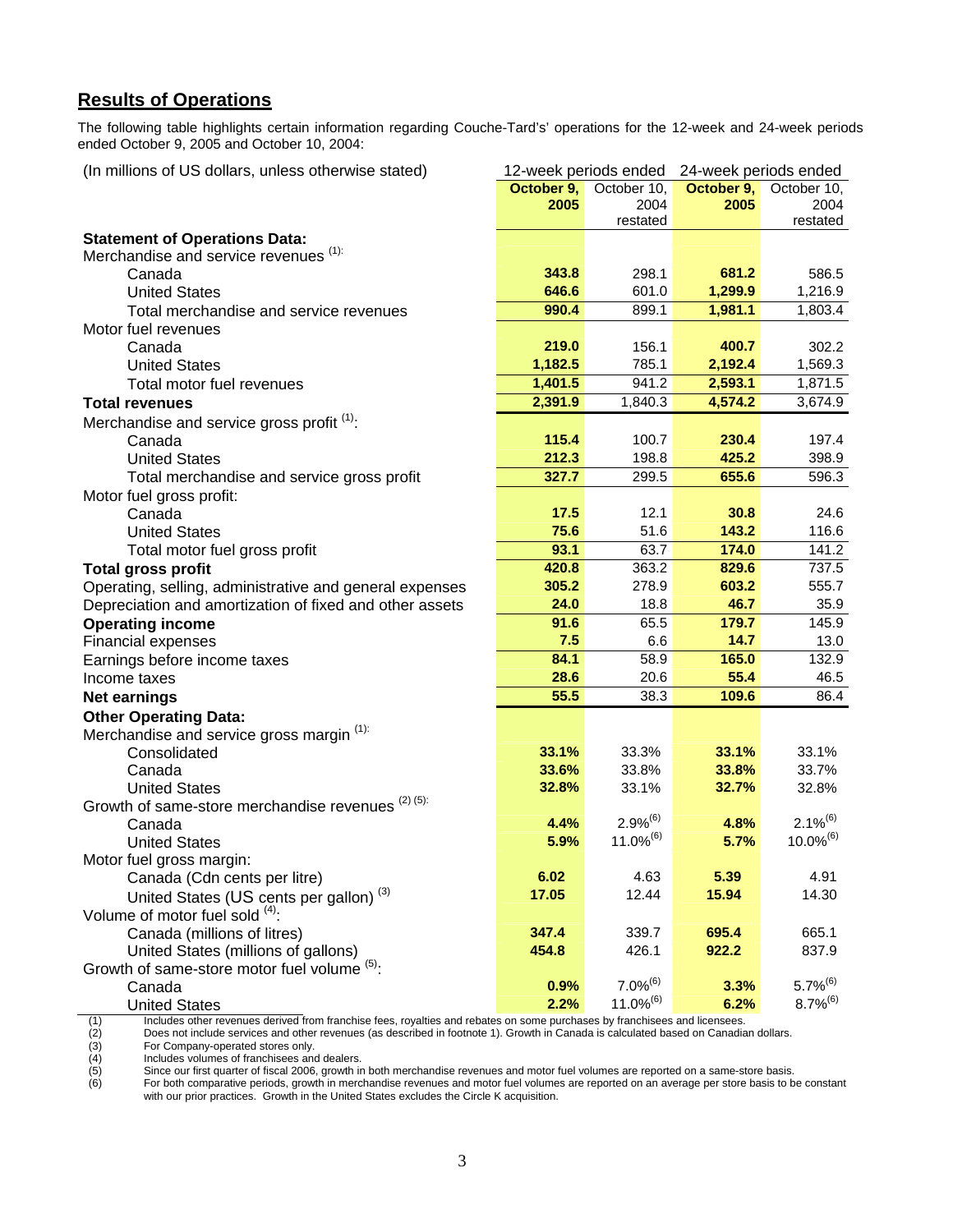# **Management's Discussion and Analysis of Results and Financial Position**

# **12-Week Period Ended October 9, 2005 Compared to the 12-Week Period Ended October 10, 2004**

**During the 12-week period ended October 9, 2005,** Couche-Tard opened 20 new Companyoperated stores and 14 quick-service restaurants (QSRs) and implemented its IMPACT concepts in 96 stores, including five new stores. Five affiliated stores were converted into Company-operated stores and four Company-operated stores were converted into affiliated stores. The Company added 14 affiliated stores to its network whereas 14 other stores were removed. Finally, Couche-Tard closed 24 Company-operated stores.

During the second quarter of this year, Florida and the Gulf of Mexico were affected by two hurricanes, which resulted in some damages to certain of the Company's sites. Losses, including damages related to fixed assets and inventory spoilage are estimated to result in net claims of approximately \$10.0 million. In total, 105 sites were affected to various degrees, 19 of which are still closed as of today. Of these sites, the Company expects that approximately 11 will remain permanently closed because they did not have the potential to meet their contribution expectations, six sites should be reopened within six months and two within a year. As of October 9, 2005, and from the date of occurrence of those events, the Company estimates that it has lost approximately 1,500 store-days.

On September 12, 2005, Couche-Tard announced the signing of an agreement with Conway Oil Company and Conway Estate Company to acquire 16 sites in New Mexico, U.S. This transaction is expected to close in December, 2005. These stores would represent additional annual sales of approximately \$66.0 million and would contribute to net earnings on an annual basis.

# **Operating Results**

**For the 12-week period ended October 9, 2005,** the Company achieved **revenues** of \$2.39 billion, compared with \$1.84 billion for the same period in fiscal 2005, an increase of 29.9% or \$551.6 million. The Company recorded 76.6% of its revenues in the United States, compared with 75.3% in the second quarter last year.

• **In the United States, revenues** totalled \$1.83 billion, an increase of 32.0% or \$443.0 million, of which \$397.4 million or 89.7% was generated from motor fuel revenues. The **growth of same-store motor fuel volume** (2.2%) was negatively impacted somewhat by the surge in pump prices and a shortage of motor fuel in certain regions, but also reflected the positive impact of certain pricing strategies adopted to increase volume, particularly in the southwest markets of the U.S. The Company was therefore able to adapt to oil market conditions while remaining competitive. **Growth of same-store merchandise revenues** was 5.9% over the same period last year. This growth reflects efforts made to increase revenues and gross margins through price optimization, changing product mix, the results from investment in the Company's IMPACT concepts conversions and the increase in tobacco tax in some regions with the resultant increase in the selling price of tobacco products.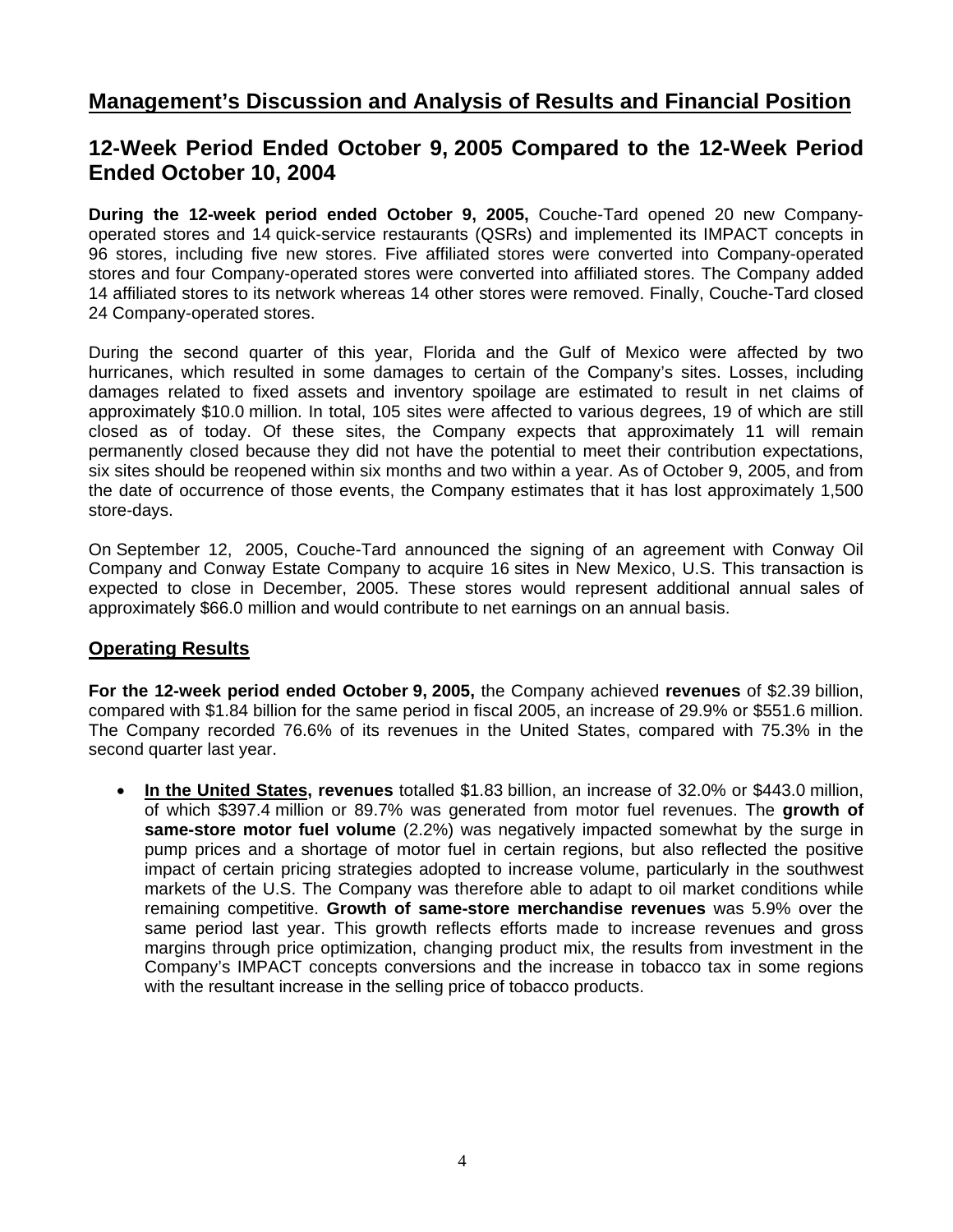• **In Canada, revenues** amounted to \$562.8 million, up 23.9%, or \$108.6 million, of which \$62.9 million or 57.9% was generated from motor fuel revenues. The **growth of same-store motor fuel volume** stood at 0.9% compared with the same quarter in the previous year, which reflects pressure on consumer spending caused by the sharp jump in motor fuel prices. **Growth of same-store merchandise revenues** was 4.4% compared with the same period in the previous year reflects the Company's pricing strategies on certain product categories designed to increase volume, the results from investment in the IMPACT concepts conversions and Canada's favourable weather conditions this summer.

**Gross profit** grew by 15.9% or \$57.6 million to \$420.8 million, compared with \$363.2 million for the same quarter last year. This increase is mainly due to higher sales and high motor fuel margins.

- **The consolidated merchandise and service gross margin** was 33.1%, down slightly from 33.3% in the same period last year. The gross margin **in Canada** was 33.6%, down from 33.8% in the second quarter of the previous year, reflecting the Company's pricing strategies on certain product categories. **In the United States**, despite the Company's continued efforts regarding price optimization and changes to the product mix in higher margin categories, the gross margin was 32.8%, compared with 33.1% for the second quarter of 2005. The decrease was primarily due to certain pricing strategies in the western U.S. markets and to competitive pressure on tobacco gross margins in certain regions, which offset the effect of gross margin improvements achieved in other categories during the period.
- **The motor fuel gross margin** increased to Cdn6.02¢ per litre **in Canada** from Cdn4.63¢ per litre in the second quarter of the previous year. The motor fuel gross margin **in the United States** increased significantly to 17.05¢ per gallon, compared with 12.44¢ per gallon for the corresponding period of the previous year. These increases primarily reflect the volatile nature of the motor fuel business and the selective pricing strategy implemented in certain areas to stimulate sales volume.

**Operating, selling, administrative and general expenses** increased by \$26.3 million or 9.4% over the second quarter of the previous year. This includes an increase of \$6.8 million in credit card expense, which relates primarily to the increase in the retail price of motor fuel. As a percentage of total revenues, operating, selling, administrative and general expenses declined by 2.4% due to lower operating costs associated with higher motor fuel revenues, which account for a larger proportion of total revenues. As a percentage of merchandise and service revenues, operating, selling, administrative and general expenses declined by 0.2%.

**Depreciation and amortization of fixed and other assets** increased by \$5.2 million to \$24.0 million in the second quarter of fiscal 2006. This increase is due mainly to the impact of the capital expenditures made during fiscal 2005.

**Operating income** of \$91.6 million for the second quarter of fiscal 2006 increased by 39.8%, or \$26.1 million, over the \$65.5 million earned in the same period of the previous fiscal year.

**Financial expenses** of \$7.5 million were up by \$0.9 million or 13.6% over the same period last year. Financial expenses were reduced this quarter by a \$0.1 million favourable benefit from interest rate swaps entered into in March 2004, compared with \$1.8 million in the second quarter of last year. In addition, financial expenses were reduced in the second quarter of this fiscal year by \$2.0 million of interest income earned from the investing of excess cash.

**Income taxes** increased by \$8.0 million, to \$28.6 million, primarily due to increased pre-tax earnings.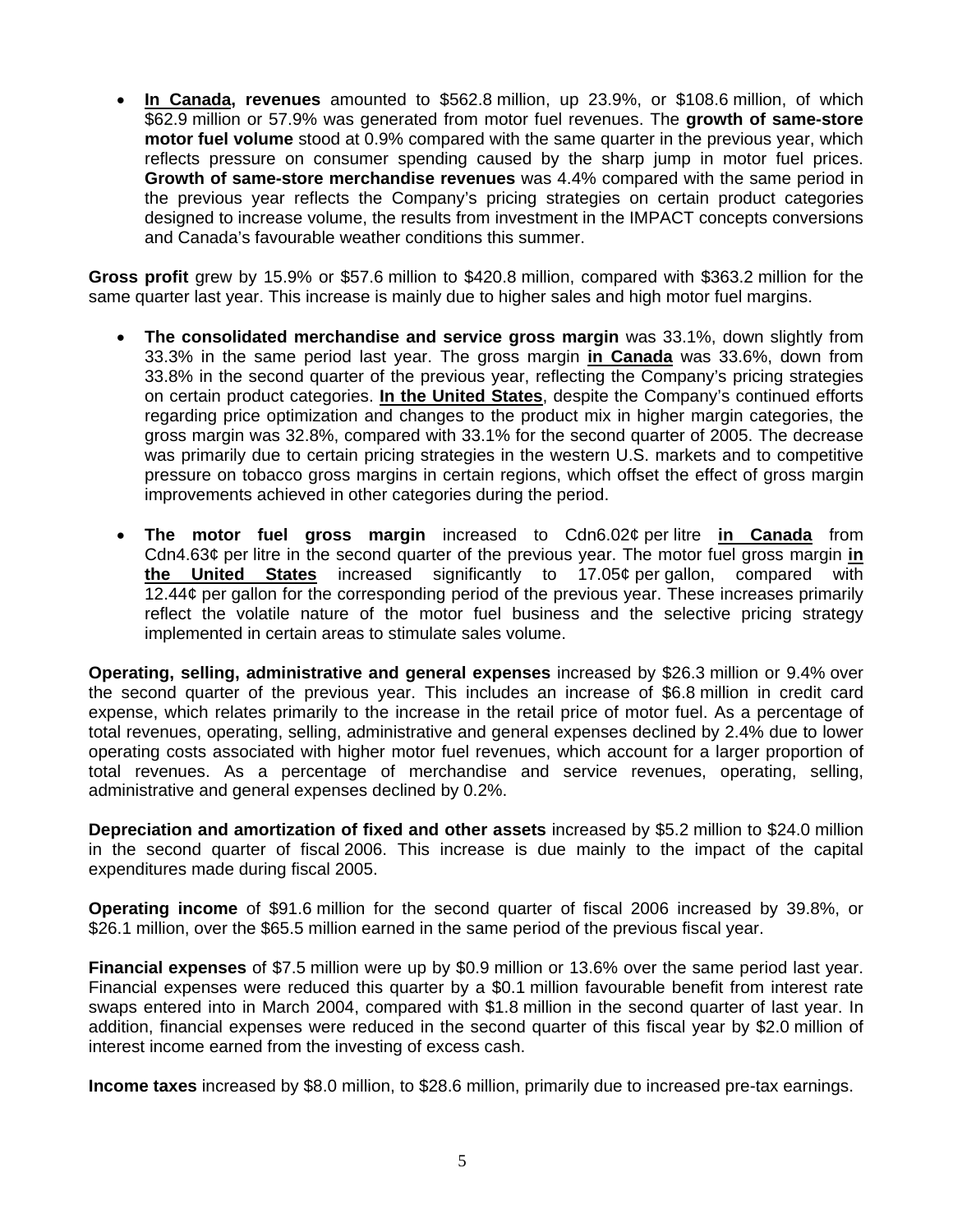**Net earnings** increased by \$17.2 million, or 44.9%, to \$55.5 million or \$0.27 per share (\$0.27 per share on a diluted basis), compared with \$38.3 million or \$0.19 per share (\$0.19 per share on a diluted basis) in the same period of the previous year.

# **24-Week Period Ended October 9, 2005 Compared to the 24-Week Period Ended October 10, 2004**

**During the 24-week period ended October 9, 2005,** the Company opened 37 new Companyoperated stores and 33 QSRs and implemented its IMPACT concepts in 155 stores, including 16 new stores. Seven affiliated stores were converted into Company-operated stores and six Companyoperated stores were converted into affiliated stores. The Company also added 44 affiliated stores to its network whereas 40 other stores were removed. Finally, Couche-Tard closed 27 Companyoperated stores, including 11 stores that were closed on a permanent basis due to hurricane-related damages.

**For the 24-week period ended October 9, 2005,** the Company achieved **revenues** of \$4.57 billion compared with \$3.67 billion for the same period in fiscal 2005, an increase of 24.5% or \$899.3 million. The Company recorded 76.4% of its revenues in the United States, compared with 75.8% for the first 24 weeks of last year.

- **In the United States, revenues** totalled \$3.49 billion, an increase of 25.3% or \$706.1 million. **The growth of same-store motor fuel volume** of 6.2% reflects the positive impact of certain pricing strategies adopted, particularly in the Company's southwest markets of the U.S. The increase was tempered somewhat by the surge in pump prices and a shortage of motor fuel in certain regions. The Company was able to adapt to oil market conditions while remaining competitive in its markets, recording motor fuel revenues of \$2.19 billion, up 39.7% or \$623.1 million compared with the same six-month period of the previous year. **Growth of same-store merchandise revenues** was 5.7% over the same period last year. The growth of same-store merchandise revenues reflects efforts made to increase revenues and gross margins through price optimization, changing product mix, the results from investment in the Company's IMPACT concepts conversions and the increase in tobacco tax in some regions with the resultant increase in the selling price of tobacco products.
- **In Canada, revenues** amounted to \$1.08 billion, up 21.7%, or \$193.2 million, of which \$98.5 million or 51.0% was generated from motor fuel revenues. **Growth of same-store motor fuel revenues** was 3.3% compared with the first six months of the previous year due in part to the negative impact of the sharp increase in the price of motor fuel. Merchandise and service revenues increased by \$94.7 million over the same period in fiscal 2005. **Growth of same-store merchandise revenues** was 4.8% compared with the same period in the previous year reflecting the Company's pricing strategies on certain product categories designed to increase volume.

**Gross profit** grew by 12.5% or \$92.1 million to \$829.6 million, compared with \$737.5 million for the same six-month period of the previous year. This increase is mainly due to higher sales and high motor fuel margins.

• **The consolidated merchandise and service gross margin** was 33.1%, unchanged from last year. The gross margin **in Canada** was 33.8%, up from 33.7% in the first six months of the previous year reflecting the impact of improvements in purchasing terms and changes in product mix with a focus on higher margin items. The increase in gross margin was partially offset by the Company's pricing strategies on certain product categories designed to increase sales. **In the United States**, despite continued efforts regarding price optimization and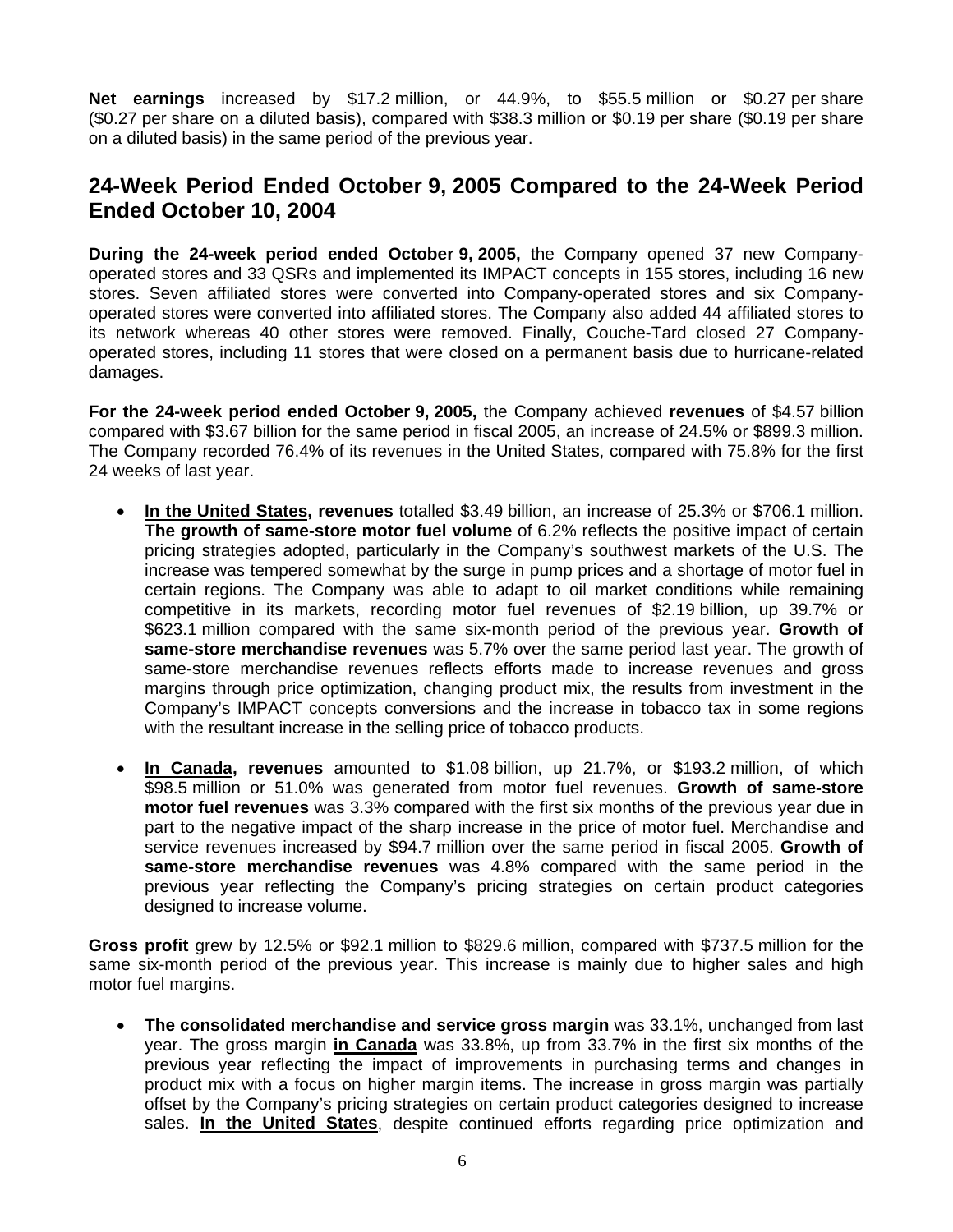changes to the product mix in higher margin categories, the gross margin was 32.7% compared with 32.8% for the first half of fiscal 2005. The decrease was primarily due to certain pricing strategies adopted in the western U.S. markets and to competitive pressure on tobacco gross margins in certain regions, which offset the effect of gross margin improvements achieved in other categories during the 24-week period ended October 9, 2005.

• **The motor fuel gross margin** increased to Cdn5.39¢ per litre **in Canada** from Cdn4.91¢ per litre in the first six months of the previous year. The motor fuel gross margin **in the United States** posted a significant increase, reaching 15.94¢ per gallon compared with 14.30¢ per gallon for the corresponding period of the previous year. These increases primarily reflect the volatile nature of the motor fuel business, partially offset by the Company's selective pricing strategy implemented in certain areas to increase sales volume and by strong competition in some regions.

**Operating, selling, administrative and general expenses** increased by \$47.5 million or 8.5% over the first six months of the previous year. This includes an increase of \$11.1 million in credit card expense, which relates primarily to the increase in the retail price of motor fuel. As a percentage of total revenues, operating, selling, administrative and general expenses declined by 1.9% due to lower operating costs associated with higher motor fuel revenues, which account for a larger proportion of total revenues. As a percentage of merchandise and service revenues, operating, selling, administrative and general expenses declined by 0.4%.

**Depreciation and amortization of fixed and other assets** increased by \$10.8 million to \$46.7 million in the first half of fiscal 2006. This increase is due mainly to the impact of the capital expenditures made during fiscal 2005.

**Operating income** of \$179.7 million for the first six months of this year increased by 23.2%, or \$33.8 million over the \$145.9 million earned in the same period of the previous fiscal year.

**Financial expenses** of \$14.7 million were up by \$1.7 million or 13.1% over the same period last year. Financial expenses were reduced this year by a \$1.0 million favourable benefit from interest rate swaps entered into in March 2004, compared with \$4.1 million in the first six months of the previous year. In addition, financial expenses were reduced in the first six months of this fiscal year by \$2.8 million of interest income earned from the investing of excess cash.

**Income taxes** increased by \$8.9 million, to \$55.4 million, primarily due to higher pre-tax earnings.

**Net earnings** increased by \$23.2 million, or 26.9%, to \$109.6 million or \$0.54 per share (\$0.53 per share on a diluted basis), compared with \$86.4 million or \$0.43 per share (\$0.42 per share on a diluted basis) in the same period of the previous year.

# **Principal Cash Flows for the 12-Week and 24-Week Periods Ended October 9, 2005 and October 10, 2004**

**Cash provided from operating activities** amounted to \$155.2 million in the second quarter, compared with \$63.9 million in the 12-week period ended October 10, 2004. This represents an increase of \$91.3 million, which is primarily due to an increase in non-cash working capital items including \$48.5 million in income taxes payable and accounts payable in the amount of \$45.3 million, generated by the increase in motor fuel costs. Cash flows at the level of net earnings plus depreciation and amortization, loss on disposal of fixed and other assets and future income taxes amounted to \$80.1 million (or \$0.40 per share), an increase of \$14.1 million or 21.4% over the \$66.0 million (or \$0.33 per share) generated during the 12-week period ended October 10, 2004.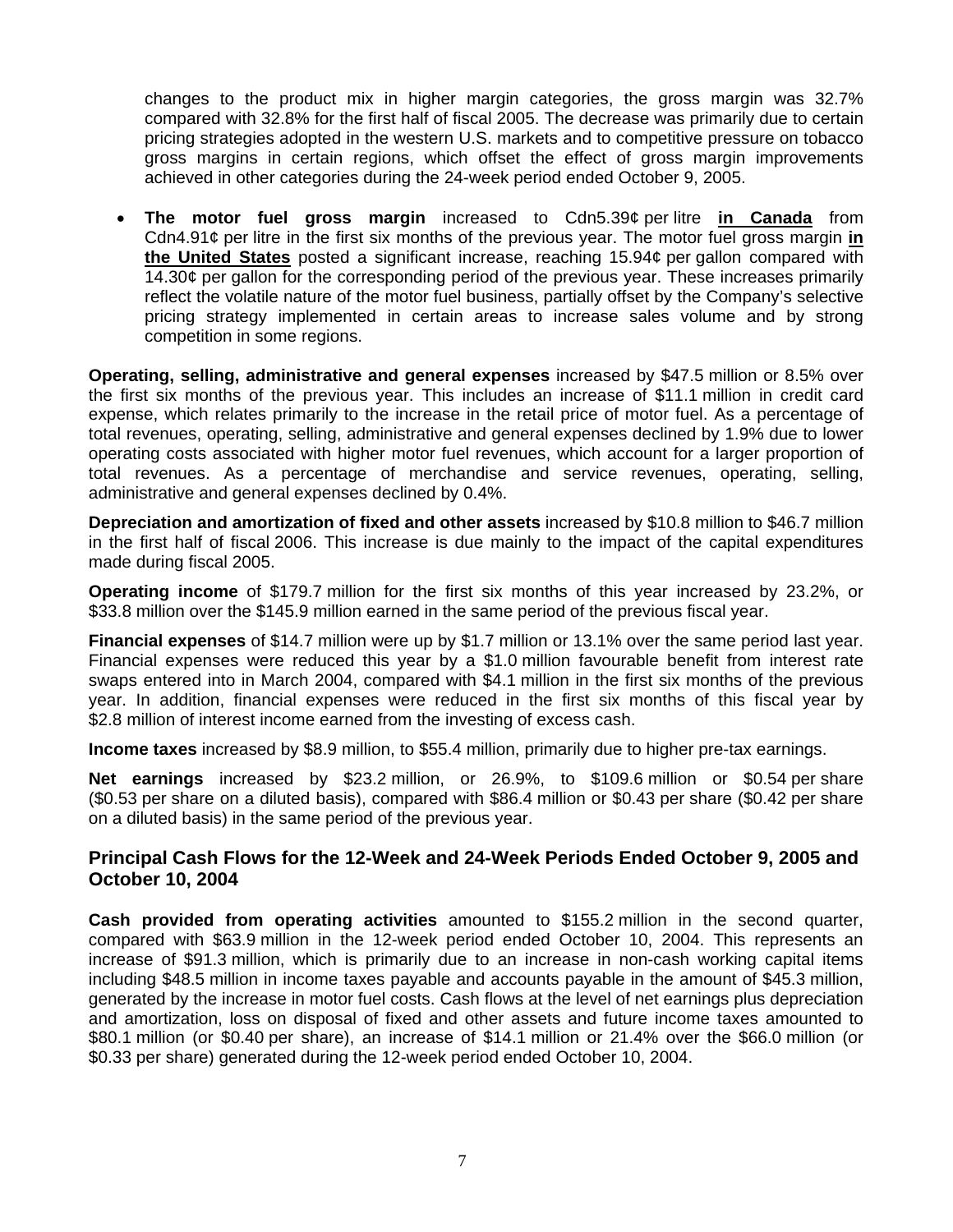**Cash provided from operating activities** amounted to \$214.1 million **in the first half of the current fiscal year**, compared with \$138.4 million in the same period last year. This represents an increase of \$75.7 million, which is primarily due to the increase in net earnings of \$23.2 million and the receipt of income taxes receivable. Cash flows at the level of net earnings plus depreciation and amortization, loss on disposal of fixed and other assets and future income taxes amounted to \$158.5 million (or \$0.78 per share), an increase of \$27.1 million or 20.6% over the \$131.4 million (or \$0.65 per share) generated during the first six months of the previous fiscal year.

**Net cash used in investing activities** amounted to \$42.8 million during the second quarter, compared with \$27.2 million for the 12-week period ended October 10, 2004. **Capital expenditures** amounted to \$50.2 million, compared with \$32.9 million for the 12-week period ended October 10, 2004. This amount was primarily related to the implementation of the Company's IMPACT concepts, investment in new stores, the replacement of equipment in some stores, including upgrading of petroleum infrastructure at a number of locations, the installation of point of sales systems, including scanning, at the Circle K Company-operated stores that did not yet have this technology and the replacement of fixed assets damaged by the Florida hurricanes. Cash generated from sale and leaseback transactions amounted to \$1.9 million in the 12-week period ended October 9, 2005. **Net cash used in investing activities** amounted to \$58.7 million for **the first half of the current fiscal year**, compared with \$49.4 million for the same period last year. **Capital expenditures** amounted to \$83.3 million, compared with \$52.4 million for the same six-month period of the previous year. This amount was primarily allocated for the implementation of the Company's IMPACT concepts, investment in new stores, the replacement of equipment in some stores, including upgrading of petroleum infrastructure at a number of locations, the installation of point of sales systems, including scanning, at the Circle K Company-operated stores that did not yet have this technology and the replacement of fixed assets damaged by the Florida hurricanes. During the current six-month period, cash generated from sale and leaseback transactions amounted to \$18.7 million.

In connection with the Circle K acquisition, the Company expects to make certain capital improvements of up to \$18.6 million at the Circle K stores until December 2008 in order to comply with the requirements of the *Americans with Disabilities Act*. Couche-Tard expects to fund these improvements with cash flows generated from operations.

In recent years, the Company has expended funds for maintaining stores to operating standards, renovated certain stores with its IMPACT concepts, opened new stores and invested in small acquisitions. Couche-Tard has funded these expenditures with cash flows from operating activities. It believes that it will be able to continue to fund future expenditures of this nature with cash flows from operating activities. Major acquisitions will be financed through a combination of debt, sale and leaseback transactions and equity.

**Cash used in financing activities** amounted to \$1.4 million during the second quarter. This amount was allocated to the repayment of long-term debt of \$1.4 million. In the same period of the previous year, cash of \$1.3 million was used, essentially for the repayment of the debt of \$2.3 million, offset by the \$0.9 million of proceeds from the issue of shares on the exercise of stock options. **Cash used in financing activities** amounted to \$2.8 million **in the first half of the current fiscal year**, including repayment of long-term debt of \$3.0 million and the receipt of \$0.2 million in cash from the issue of shares on exercise of stock options. In the first six months of the previous year, cash of \$5.3 million was generated, essentially from the \$8.2 million of proceeds from the issue of shares on the exercise of stock options, which was offset by the repayment of long-term debt of \$3.0 million.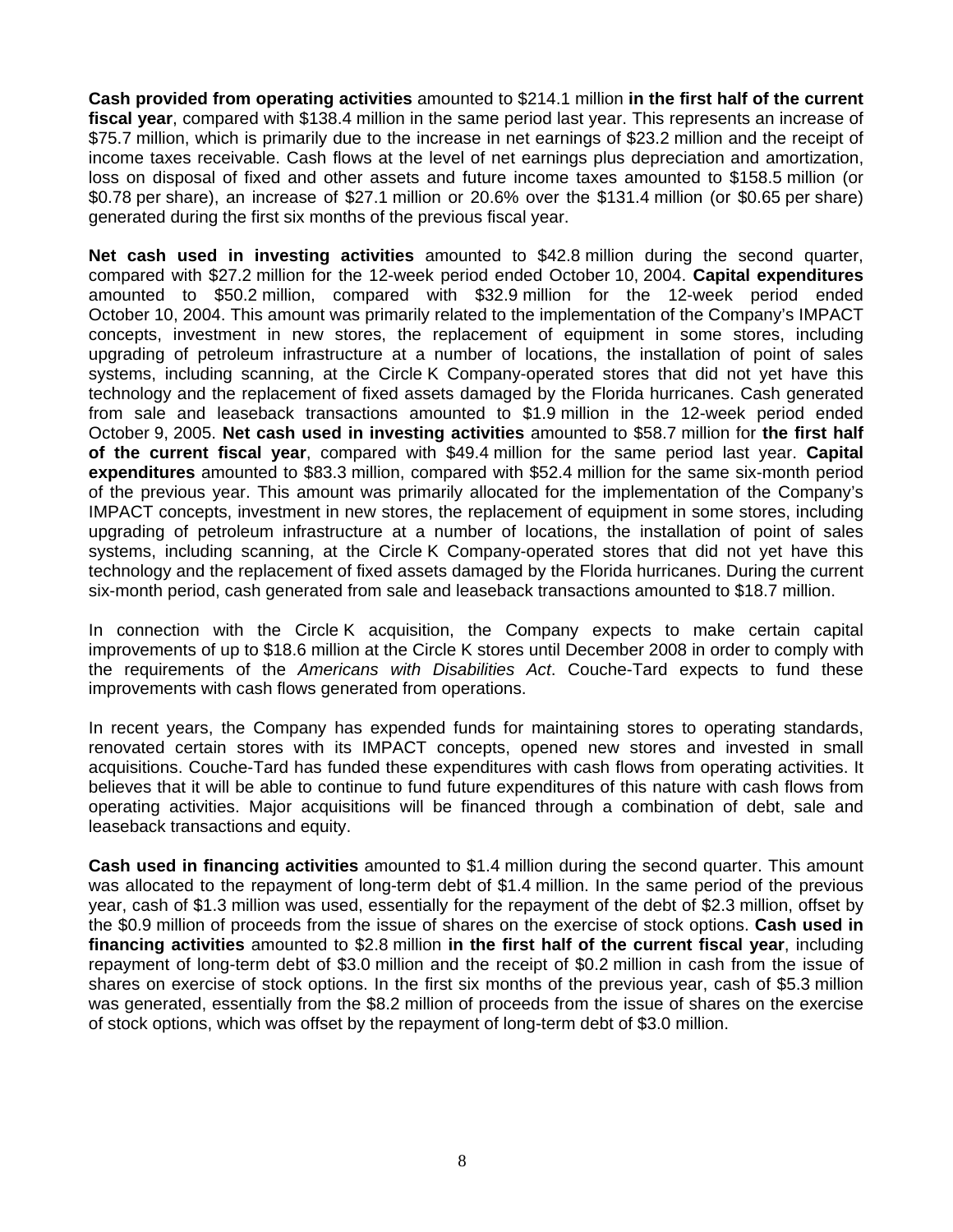# **Financial Position as at October 9, 2005**

Couche-Tard's **consolidated assets** totalled \$2.21 billion as at October 9, 2005, up by \$234.5 million compared with April 24, 2005, including the increase in cash and cash equivalents of \$156.1 million. **Total cash and cash equivalents** amounted to \$408.8 million as at October 9, 2005. **Shareholders' equity** of \$862.1 million as at October 9, 2005 increased by \$128.9 million resulting mainly from net earnings of \$109.6 million in addition to the increase in cumulative translation adjustments for the 24 week period ended October 9, 2005. The increase in cumulative translation adjustments was generated by significant exchange rate fluctuations. **The net interest-bearing debt to total capitalization ratio** stood at 0.12:1, versus 0.28:1 as at April 24, 2005.

### **Subsequent Events**

At the beginning of the third quarter of fiscal 2006, Couche-Tard announced the signing of two agreements to acquire 33 sites, including seven from Ports Petroleum Co., operating under the Fuel Mart banner in Ohio, U.S. The other 26 sites, operating under the BP banner in the Memphis area in Tennessee, U.S., will be acquired from BP Products North America, Inc. These transactions are expected to be completed by the end of December 2005. These sites would represent additional annual sales of approximately \$115.0 million and contribute to net earnings on an annual basis. The transaction amounts will be finalized on closing and are expected to be financed from the Company's available cash.

At the beginning of the third quarter of this year, Florida was affected by another hurricane which resulted in damages to some of the Company's sites. In total, 58 sites were affected to various degrees of which only four sites are still closed as of today. Of these sites, two will be permanently closed because they did not have the potential to meet the Company's contribution expectations while the other two should reopen shortly. The Company is currently assessing the extent of the damages, but does not expect this incident to have a significant impact on its operating results and financial position.

### **Growth Outlook**

"Our network development, site and product mix improvement, and price optimization strategy, as planned for the current fiscal year, is proceeding on track. During the next two quarters, we will pursue this program in order to achieve our objective of implementing our IMPACT concepts in about 400 sites, adding some 60 QSRs and about 100 new stores through openings and small acquisitions, as scheduled for the fiscal year ending in April 2006. We will continue our solid efforts to further improve our sales and profit margins through different initiatives," concluded Alain Bouchard.

# **Profile**

Alimentation Couche-Tard Inc. is the leader in the Canadian convenience store industry. In North America, Couche-Tard is the third largest convenience store operator, the second largest independent (not integrated with a petroleum company) convenience store operator and the most profitable one within such category. The Company currently operates a network of 4,853 convenience stores, 3,007 of which include motor fuel dispensing, located in eight large geographic markets, including three in Canada and five which cover 23 American states. Approximately 36,000 people work at Couche-Tard's executive offices and throughout the network in North America.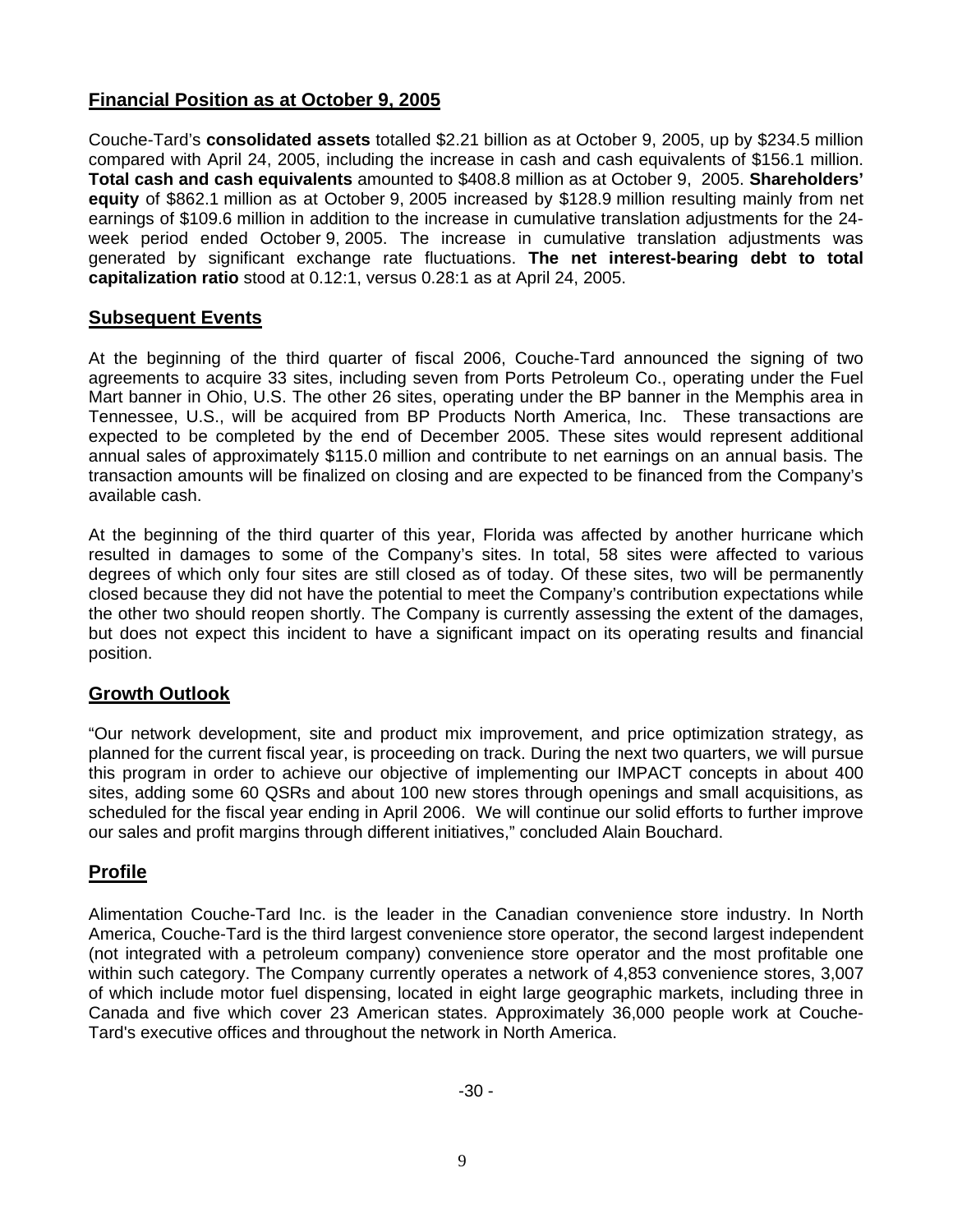#### **Source**

**Alain Bouchard,** Chairman of the Board, President and Chief Executive Officer **Richard Fortin,** Executive Vice-President and Chief Financial Officer Tel: (450) 662-3272 **info@couche-tard.com www.couche-tard.com** 

The statements set forth in this press release, which describe Couche-Tard's objectives, projections, estimates, expectations or forecasts, may constitute forward-looking statements within the meaning of securities legislation. Positive or negative verbs such as "plan", "evaluate", "estimate", "believe" and other related expressions are used to identify such statements. Couche-Tard would like to point out that, by their very nature, forward-looking statements involve risks and uncertainties such that its results, or the measures it adopts, could differ materially from those indicated or underlying these statements, or could have an impact on the degree of realization of a particular projection. Major factors that may lead to a material difference between Couche-Tard's actual results and the projections or expectations set forth in the forward-looking statements include the effects of the integration of acquired businesses and the ability to achieve projected synergies, fluctuations in margins on motor fuel sales, competition in the convenience store and retail motor fuel industries, exchange rate variations, and such other risks as described in detail from time to time in the reports filed by Couche-Tard with securities authorities in Canada and the United States. We assume no obligation as to the updating or revision of the forward-looking statements as a result of new information, future events or other changes.

# **Conference call on November 15, 2005 at 2:00 p.m. (Montreal time)**

Financial analysts and investors who wish to participate in the conference call on Couche-Tard's results can dial **1-800-814-4857** a few minutes before the start of the call. For those unable to participate, a taped re-broadcast will be available from Tuesday, November 15, 2005 from 4:00 p.m. until Tuesday, November 22, 2005 11:59 p.m. by dialing 1-877-289-8525 access code: 21162976, followed by the # key. Members of the media and other interested parties are invited to listen in.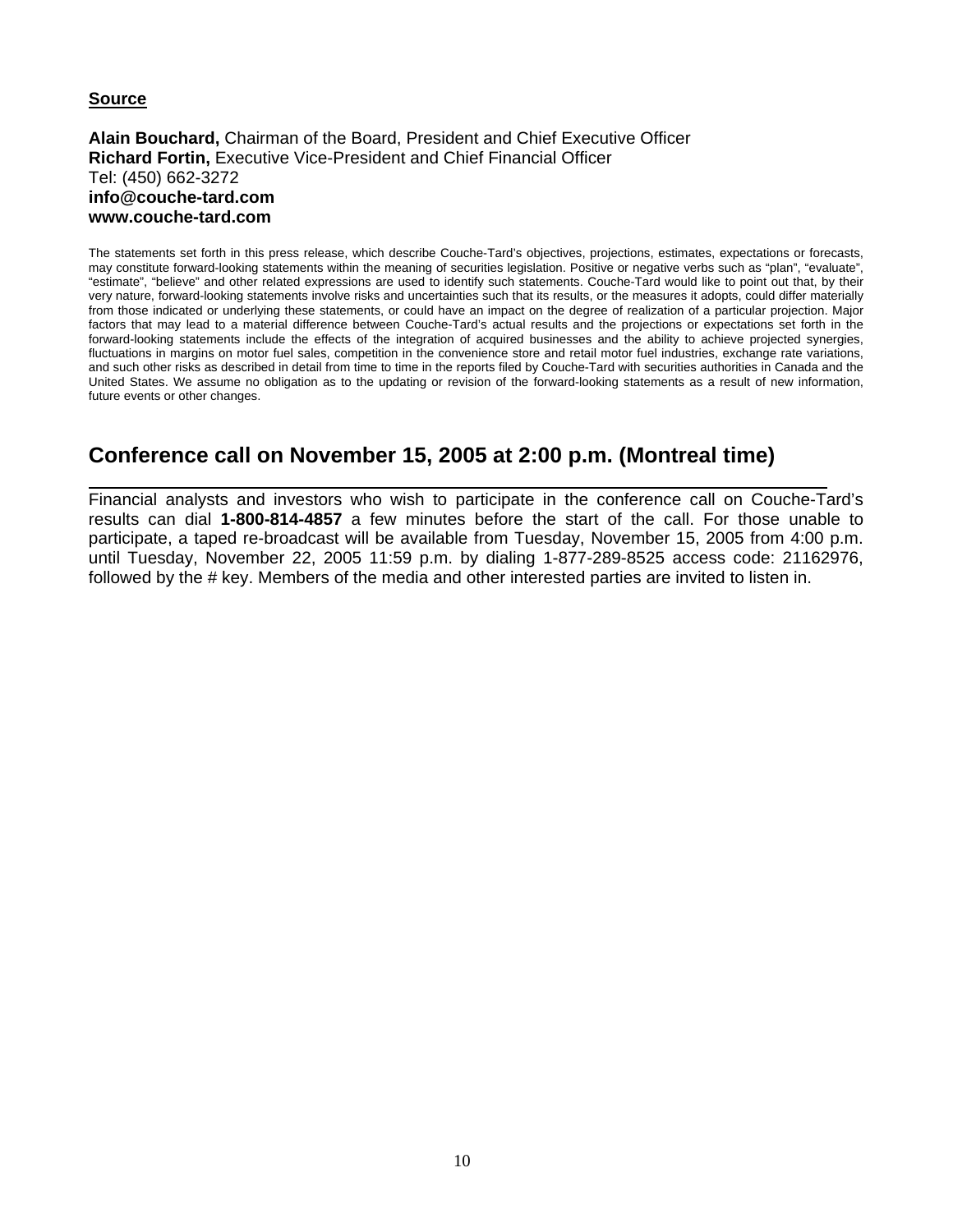#### **CONSOLIDATED EARNINGS**

(in millions of US dollars, except per share amounts, unaudited)

|                                                              |            | 12 weeks    | 24 weeks   |             |  |
|--------------------------------------------------------------|------------|-------------|------------|-------------|--|
| For the periods ended                                        | October 9, | October 10, | October 9, | October 10, |  |
|                                                              | 2005       | 2004        | 2005       | 2004        |  |
|                                                              |            | restated    |            | restated    |  |
|                                                              |            | (Note 2)    |            | (Note 2)    |  |
|                                                              | \$         | S           | \$         | \$          |  |
| <b>Revenues</b>                                              | 2,391.9    | 1,840.3     | 4,574.2    | 3,674.9     |  |
| Cost of sales                                                | 1,971.1    | 1,477.1     | 3,744.6    | 2,937.4     |  |
| <b>Gross profit</b>                                          | 420.8      | 363.2       | 829.6      | 737.5       |  |
| Operating, selling, administrative and general expenses      | 305.2      | 278.9       | 603.2      | 555.7       |  |
| Depreciation and amortization of fixed and other assets      | 24.0       | 18.8        | 46.7       | 35.9        |  |
|                                                              | 329.2      | 297.7       | 649.9      | 591.6       |  |
| Operating income                                             | 91.6       | 65.5        | 179.7      | 145.9       |  |
| Financial expenses                                           | 7.5        | 6.6         | 14.7       | 13.0        |  |
| Earnings before income taxes                                 | 84.1       | 58.9        | 165.0      | 132.9       |  |
| Income taxes                                                 | 28.6       | 20.6        | 55.4       | 46.5        |  |
| <b>Net earnings</b>                                          | 55.5       | 38.3        | 109.6      | 86.4        |  |
| Net earnings per share (Note 3)                              |            |             |            |             |  |
| <b>Basic</b>                                                 | 0.27       | 0.19        | 0.54       | 0.43        |  |
| Diluted                                                      | 0.27       | 0.19        | 0.53       | 0.42        |  |
| Weighted average number of shares (in thousands)             | 202,036    | 201,452     | 202,021    | 200,944     |  |
| Weighted average number of shares – diluted (in thousands)   | 207,510    | 206,034     | 207,308    | 205,746     |  |
| Number of shares outstanding at end of period (in thousands) | 202,036    | 201,555     | 202,036    | 201,555     |  |

#### **CONSOLIDATED CONTRIBUTED SURPLUS**

(in millions of US dollars, unaudited)

| For the 24-week periods ended         | October 9,               | October 10, |  |
|---------------------------------------|--------------------------|-------------|--|
|                                       | 2005                     | 2004        |  |
|                                       |                          |             |  |
| Balance, beginning of period          | 5.6                      | 3.2         |  |
| Stock-based compensation              | 1.9                      | 0.8         |  |
| Fair value of stock options exercised | $\overline{\phantom{a}}$ | (0.1)       |  |
| Balance, end of period                | 7.5                      | 3.9         |  |

#### **CONSOLIDATED RETAINED EARNINGS**

(in millions of US dollars, unaudited)

| October 9,<br>For the 24-week periods ended | October 10, |
|---------------------------------------------|-------------|
| 2005                                        | 2004        |
|                                             | restated    |
|                                             | (Note 2)    |
|                                             | \$          |
| 317.5<br>Balance, beginning of period       | 162.3       |
| Net earnings<br>109.6                       | 86.4        |
| Balance, end of period<br>427.1             | 248.7       |

The accompanying notes are an integral part of the consolidated financial statements.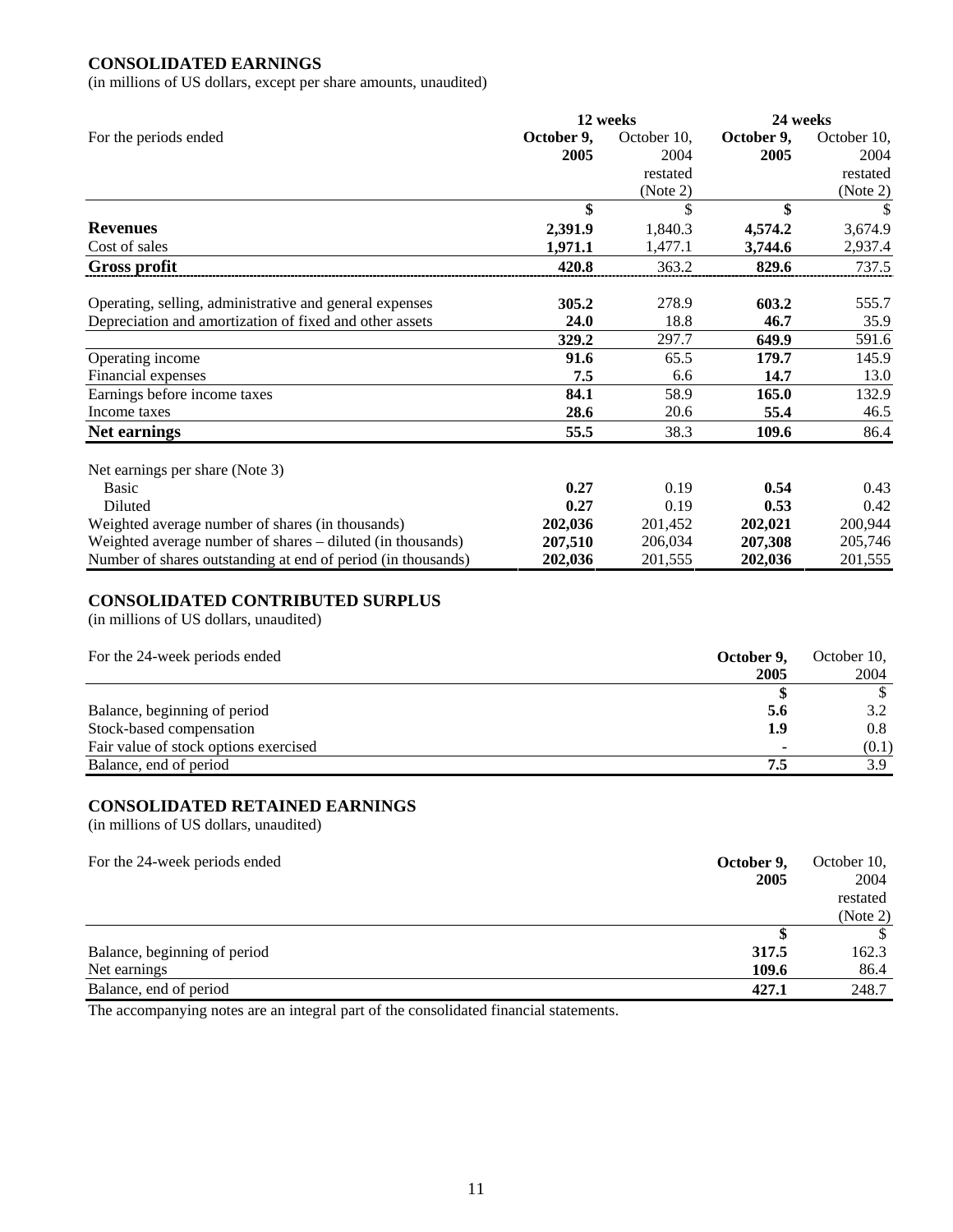## **CONSOLIDATED CASH FLOWS**

(in millions of US dollars, unaudited)

|                                                                    |                    | 12 weeks            | 24 weeks           |                     |
|--------------------------------------------------------------------|--------------------|---------------------|--------------------|---------------------|
| For the periods ended                                              | October 9,<br>2005 | October 10.<br>2004 | October 9,<br>2005 | October 10,<br>2004 |
|                                                                    |                    | restated            |                    | restated            |
|                                                                    |                    | (Note 2)            |                    | (Note 2)            |
|                                                                    | \$                 | \$                  | \$                 | \$                  |
| <b>Operating activities</b>                                        |                    |                     |                    |                     |
| Net earnings                                                       | 55.5               | 38.3                | 109.6              | 86.4                |
| Adjustments to reconcile net earnings to cash flows from operating |                    |                     |                    |                     |
| activities                                                         |                    |                     |                    |                     |
| Depreciation and amortization of fixed and other assets, net of    |                    |                     |                    |                     |
| amortization of deferred credits                                   | 23.1               | 18.1                | 44.0               | 31.9                |
| (Gain) loss on disposal of fixed and other assets                  | (2.9)              | 1.3                 | (1.9)              | 1.3                 |
| Future income taxes                                                | 4.4                | 8.3                 | 6.8                | 11.8                |
| Deferred credits                                                   | 4.0                | 2.3                 | 6.2                | 5.0                 |
| Other                                                              | (2.1)              | 0.4                 | (1.9)              | 0.6                 |
| Changes in non-cash working capital items                          | 73.2               | (4.8)               | 51.3               | 1.4                 |
| Cash flows from operating activities                               | 155.2              | 63.9                | 214.1              | 138.4               |
| <b>Investing activities</b>                                        |                    |                     |                    |                     |
| Deposit on business acquisition                                    |                    | (1.6)               |                    | (1.6)               |
| Liabilities assumed on business acquisitions                       |                    | (0.2)               |                    | (3.6)               |
| Purchase of fixed assets                                           | (50.2)             | (32.9)              | (83.3)             | (52.4)              |
| Proceeds from sale and leaseback transactions                      | 1.9                | 1.8                 | 18.7               | 1.8                 |
| Proceeds from disposal of fixed and other assets                   | 7.5                | 8.1                 | 8.2                | 9.5                 |
| Other assets                                                       | (2.0)              | (2.4)               | (2.3)              | (3.1)               |
| Cash flows used in investing activities                            | (42.8)             | (27.2)              | (58.7)             | (49.4)              |
| <b>Financing activities</b>                                        |                    |                     |                    |                     |
| Issuance of long-term debt, net of financing costs                 |                    | 0.1                 |                    | 0.1                 |
| Repayment of long-term debt                                        | (1.4)              | (2.3)               | (3.0)              | (3.0)               |
| Issuance of shares, net of share issue expenses                    |                    | 0.9                 | 0.2                | 8.2                 |
| Cash flows (used in) from financing activities                     | (1.4)              | (1.3)               | (2.8)              | 5.3                 |
| Effect of exchange rate fluctuations on cash and cash equivalents  | 3.0                | 2.8                 | 3.5                | 5.6                 |
| Net increase in cash and cash equivalents                          | 114.0              | 38.2                | 156.1              | 99.9                |
| Cash and cash equivalents, beginning of period                     | 294.8              | 215.5               | 252.7              | 153.8               |
| Cash and cash equivalents, end of period                           | 408.8              | 253.7               | 408.8              | 253.7               |
|                                                                    |                    |                     |                    |                     |
| <b>Supplemental information:</b>                                   |                    |                     |                    |                     |
| Interest paid                                                      | 2.6                | 1.8                 | 16.3               | 14.9                |
| Income taxes paid                                                  | 8.1                | 24.6                | 12.1               | 55.5                |

The accompanying notes are an integral part of the consolidated financial statements.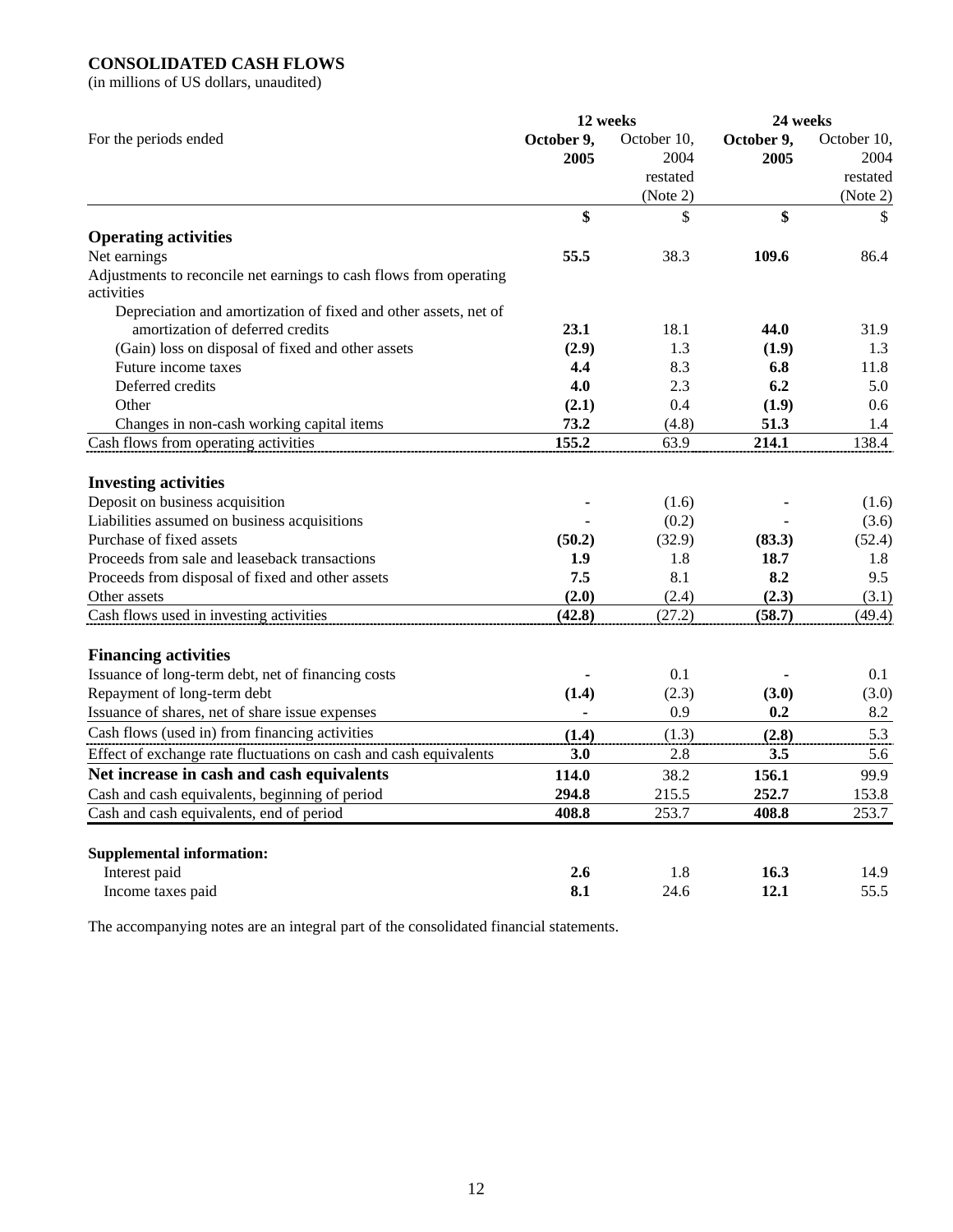#### **CONSOLIDATED BALANCE SHEETS**

(in millions of US dollars)

|                                          | As at October 9, | As at April 24, |
|------------------------------------------|------------------|-----------------|
|                                          | 2005             | 2005            |
|                                          | (unaudited)      | (audited)       |
|                                          | \$               | SS.             |
| <b>Assets</b>                            |                  |                 |
| Current assets                           |                  |                 |
| Cash and cash equivalents                | 408.8            | 252.7           |
| Accounts receivable                      | 156.6            | 109.7           |
| Income taxes receivable                  |                  | 31.6            |
| Inventories                              | 317.7            | 295.4           |
| Prepaid expenses                         | 16.6             | 10.0            |
| Future income taxes                      | 18.7             | 17.2            |
|                                          | 918.4            | 716.6           |
| Fixed assets                             | 836.9            | 812.0           |
| Trademarks and licenses                  | 172.8            | 172.5           |
| Goodwill                                 | 232.9            | 224.9           |
| Deferred charges                         | 35.0             | 30.7            |
| Other assets                             | 11.8             | 15.8            |
| Future income taxes                      | 0.8              | 1.6             |
|                                          | 2,208.6          | 1,974.1         |
|                                          |                  |                 |
| <b>Liabilities</b>                       |                  |                 |
| <b>Current liabilities</b>               |                  |                 |
| Accounts payable and accrued liabilities | 636.6            | 604.9           |
| Income taxes payable                     | 37.0             |                 |
| Future income taxes                      |                  | 0.1             |
| Current portion of long-term debt        | 7.4              | 7.0             |
|                                          | 681.0            | 612.0           |
| Long-term debt                           | 520.3            | 523.9           |
| Deferred credits and other liabilities   | 100.0            | 72.7            |
| Future income taxes                      | 45.2             | 32.3            |
|                                          | 1,346.5          | 1,240.9         |
|                                          |                  |                 |
| <b>Shareholders' equity</b>              |                  |                 |
| Capital stock                            | 351.0            | 350.8           |
| Contributed surplus                      | 7.5              | 5.6             |
| Retained earnings                        | 427.1            | 317.5           |
| Cumulative translation adjustments       | 76.5             | 59.3            |
|                                          | 862.1            | 733.2           |
|                                          | 2,208.6          | 1,974.1         |
|                                          |                  |                 |

The accompanying notes are an integral part of the consolidated financial statements.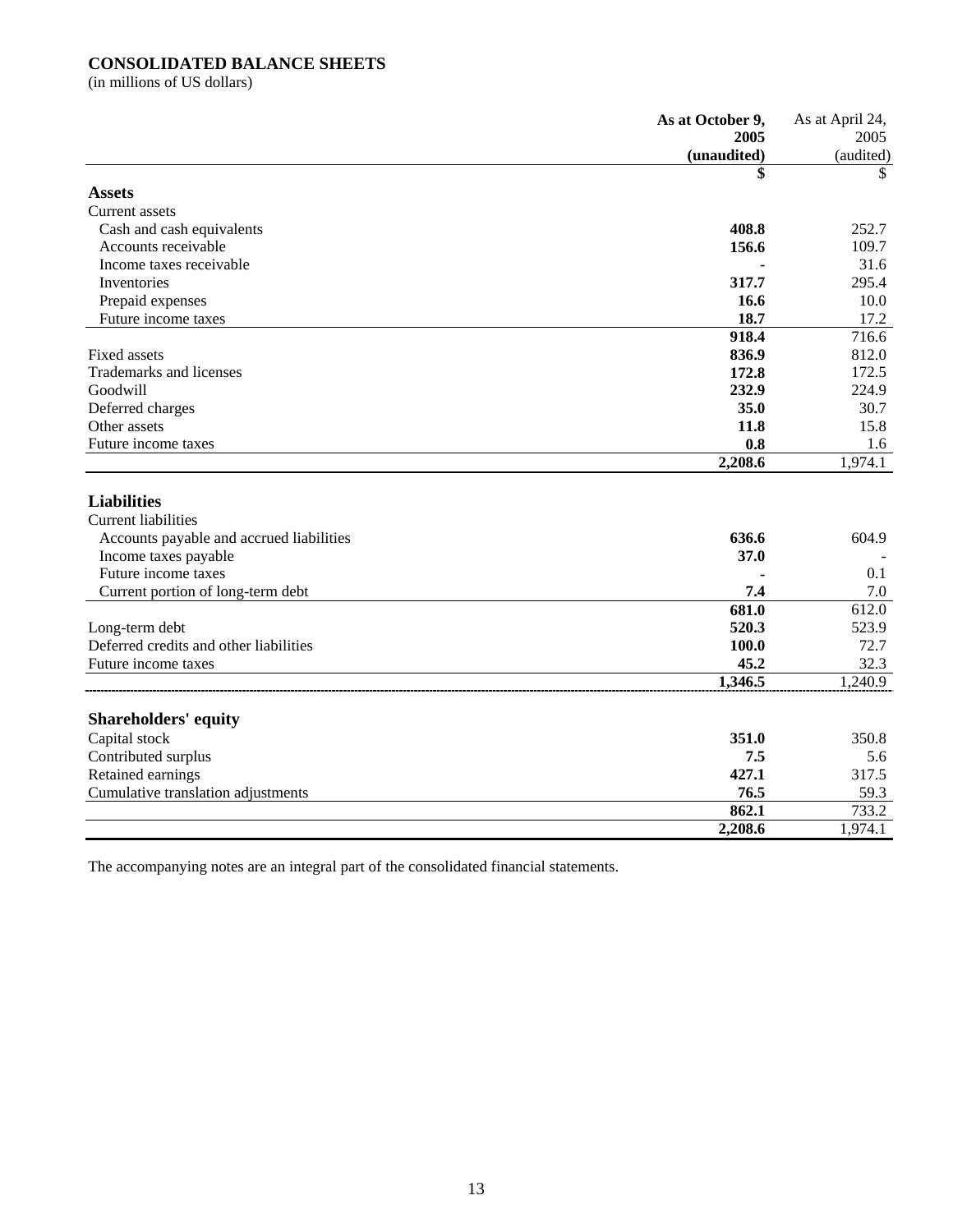(in millions of US dollars, except per share amounts, unaudited)

#### **1. FINANCIAL STATEMENTS PRESENTATION**

The unaudited interim consolidated financial statements have been prepared by the Company in accordance with Canadian generally accepted accounting principles. These financial statements were prepared in accordance with the same accounting policies and methods as the audited annual consolidated financial statements for the year ended April 24, 2005. The unaudited interim consolidated financial statements should be read in conjunction with the audited annual consolidated financial statements and notes thereto in the Company's 2005 Annual Report (the 2005 Annual Report). The results of operations for the interim periods presented do not necessarily reflect results for the full year.

Effective April 25, 2005, the Company changed its reporting currency from Canadian dollars to US dollars to provide more relevant information considering its predominant operations in the United States and its US dollar denominated debt. The Company used the current rate method to translate the Canadian dollars financial statements into US dollars for both the current and prior periods. Under this method, assets and liabilities are translated into US dollars using the exchange rate in effect at the balance sheet date. Revenues and expenses are translated at the average rate in effect during the period. Gains and losses are included in cumulative translation adjustments account in the shareholders' equity. The functional currencies of the Company and each of its subsidiaries remained unchanged.

#### **2. ACCOUNTING CHANGES**

#### **Non-monetary transactions**

On June 1<sup>st</sup>, 2005, the Canadian Institute of Chartered Accountants (CICA) issued Handbook Section 3831, "Non-Monetary Transactions", replacing Section 3830 of the same name. Under these new standards, all nonmonetary transactions initiated in periods beginning on or after January  $1<sup>st</sup>$ , 2006 have to be measured at fair value unless:

- $\Box$  the transaction lacks commercial substance:
- $\Box$  the transaction is an exchange of a product or property held for sale in the ordinary course of business for a product or property to be sold in the same line of business to facilitate sales to customers other than the parties to the exchange;
- neither the fair value of the assets received nor the fair value of the asset given up is reliably measurable; or
- $\Box$  the transaction is a non-monetary, non-reciprocal transfer to owners that represents a spin-off or other form of restructuring or liquidation.

The Company adopted these new recommendations both early and prospectively on July 18, 2005. The implementation of these new recommendations did not have any impact on the Company's financial statements.

#### **Accounting for fixed assets and lease accounting**

During fiscal year 2005, the Company undertook a review of its depreciation and amortization policies for all of its fixed assets and of its lease accounting policies. Previously, the Company used the diminishing balance method at various rates to calculate depreciation, except for Circle K where the straight-line method was used. In addition, leasehold improvements were amortized over the shorter of the term of the lease plus renewal periods or their useful lives and rent expense was recorded over the committed lease period, and did not take into account future rent escalations included in the lease term.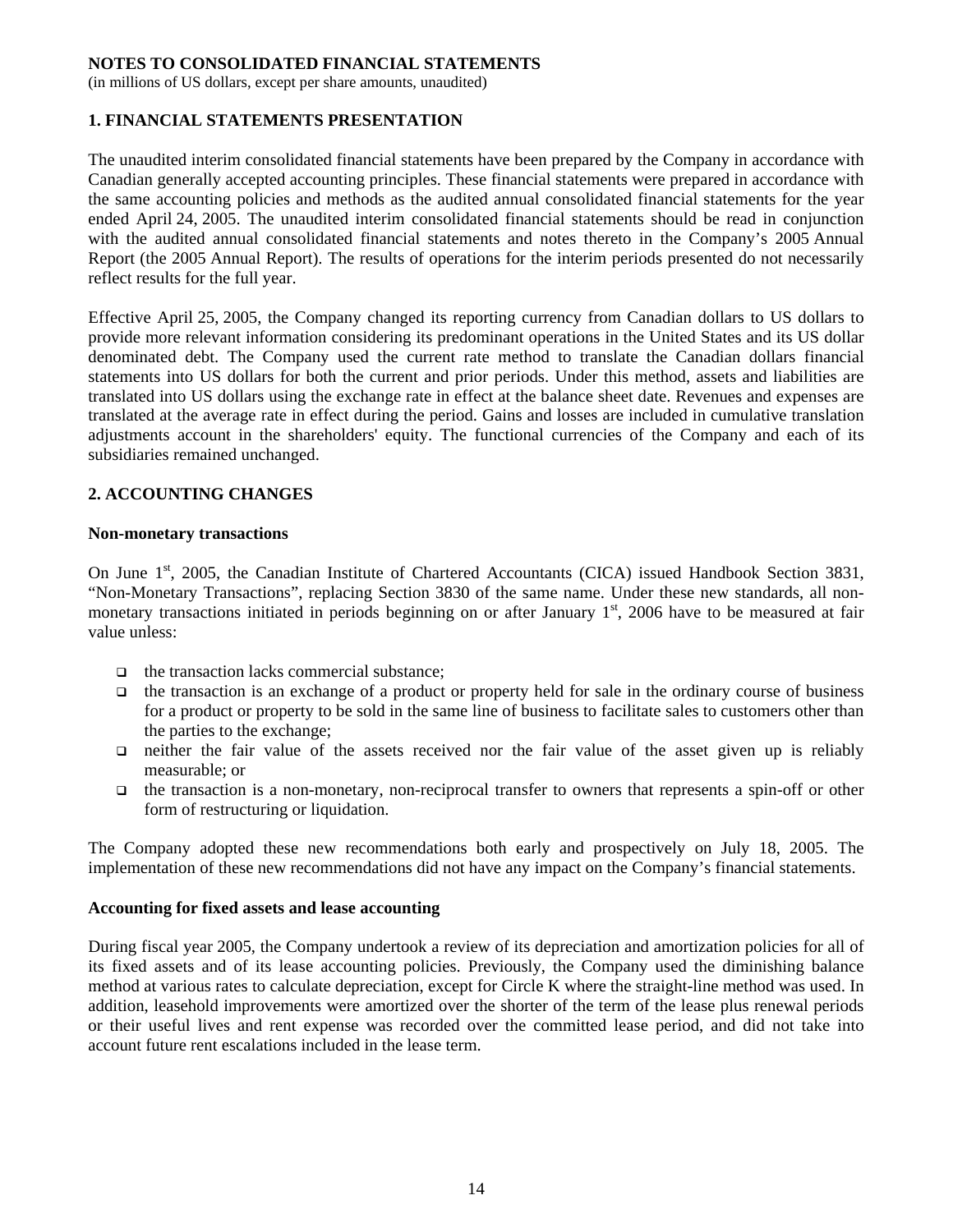(in millions of US dollars, except per share amounts, unaudited)

As a result of the review and an in depth study of the useful lives of its fixed assets, the Company decided to change its accounting policy for depreciation and amortization of fixed assets to use the straight-line method throughout the Company. This method is more representative of the actual useful lives of the assets and provides uniformity within the Company. This change has been applied retroactively and prior years financial statements have been restated.

Following a review of its lease accounting policies and the relevant accounting literature, the Company has determined it should amortize its leasehold improvements over the shorter of their useful lives or the lease term. Moreover, the Company decided it should record lease expense using the straight-line method. Accordingly, the Company has restated previously reported financial statements to reflect these changes.

The impact of those changes as of April 25, 2004 is a decrease in fixed assets of \$10.0, an increase in net future income tax assets of \$6.5, an increase in accounts payable and accrued liabilities of \$0.6, an increase in deferred credits and other liabilities of \$8.1, a reduction in retained earnings of \$11.5 and a decrease to the cumulative translation adjustments balance of \$0.7.

For the 12 and 24-week periods ended October 9, 2005, the impact on net earnings is a decrease of \$2.3 and \$3.6, respectively (\$0.01 and \$0.02 per share on a diluted basis). For the 12 and 24-week periods ended October 10, 2004, the impact on net earnings is a decrease of \$0.9 and \$1.7, respectively (nil and \$0.01 per share on a diluted basis).

|                                    | 12-week period<br>ended October 9, 2005 |                                                               |                                     | 12-week period<br>ended October 10, 2004<br>restated (Note 2) |                                                               |                              |  |  |
|------------------------------------|-----------------------------------------|---------------------------------------------------------------|-------------------------------------|---------------------------------------------------------------|---------------------------------------------------------------|------------------------------|--|--|
|                                    | <b>Net</b><br>earnings                  | Weighted average<br>number of shares<br>(in thousands)        | <b>Net</b><br>earnings<br>per share | <b>Net</b><br>earnings                                        | Weighted average<br>number of shares<br>(in thousands)        | Net<br>earnings<br>per share |  |  |
| Basic net earnings attributable to |                                         |                                                               | \$                                  | \$                                                            |                                                               | \$                           |  |  |
| Class A and B shares               | 55.5                                    | 202,036                                                       | 0.27                                | 38.3                                                          | 201,452                                                       | 0.19                         |  |  |
| Dilutive effect of stock options   |                                         | 5,474                                                         |                                     |                                                               | 4,582                                                         |                              |  |  |
| Diluted net earnings available for |                                         |                                                               |                                     |                                                               |                                                               |                              |  |  |
| Class A and B shares               | 55.5                                    | 207,510                                                       | 0.27                                | 38.3                                                          | 206,034                                                       | 0.19                         |  |  |
|                                    |                                         | 24-week period<br>ended October 9, 2005                       |                                     |                                                               | 24-week period<br>ended October 10, 2004<br>restated (Note 2) |                              |  |  |
|                                    | <b>Net</b><br>earnings                  | <b>Weighted average</b><br>number of shares<br>(in thousands) | <b>Net</b><br>earnings<br>per share | <b>Net</b><br>earnings                                        | Weighted average<br>number of shares<br>(in thousands)        | Net<br>earnings<br>per share |  |  |
| Basic net earnings attributable to | \$                                      |                                                               | \$                                  | \$                                                            |                                                               | \$                           |  |  |
| Class A and B shares               | 109.6                                   | 202,021                                                       | 0.54                                | 86.4                                                          | 200,944                                                       | 0.43                         |  |  |
| Dilutive effect of stock options   |                                         | 5,287                                                         | (0.01)                              |                                                               | 4,802                                                         | (0.01)                       |  |  |
| Diluted net earnings available for |                                         |                                                               |                                     |                                                               |                                                               |                              |  |  |
| Class A and B shares               | 109.6                                   | 207,308                                                       | 0.53                                | 86.4                                                          | 205,746                                                       | 0.42                         |  |  |

#### **3. NET EARNINGS PER SHARE**

A total of 894,100 stock options were excluded from the calculation of the diluted earnings per share due to their antidilutive effect for the 12 and 24-week periods ended October 9, 2005. There were 800,000 stock options excluded from the calculation for the corresponding periods ended October 10, 2004.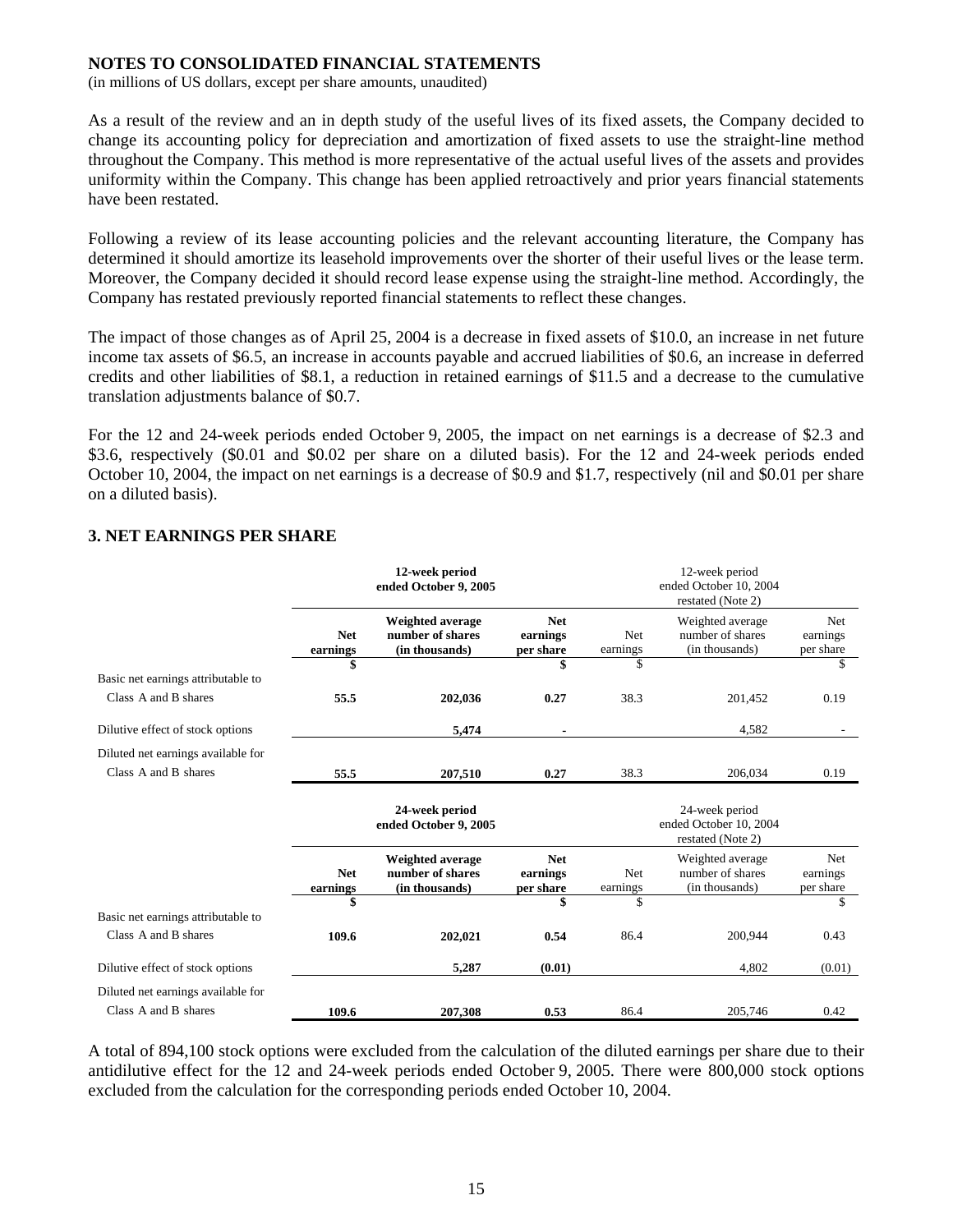(in millions of US dollars, except per share amounts, unaudited)

### **4. CAPITAL STOCK**

As at October 9, 2005, the Company had 56,594,692 (56,878,692 as at October 10, 2004) issued and outstanding Class A multiple voting shares each comprising ten votes per share and 145,441,210 (144,676,350 as at October 10, 2004) outstanding Class B subordinate voting shares each comprising one vote per share.

#### **Share Split**

Effective March 18, 2005, the Company split of all its issued and outstanding Class A and B shares on a two-for-one basis. All share and per-share information in these consolidated financial statements has been adjusted retroactively to reflect this stock split.

#### **5. STOCK-BASED COMPENSATION AND OTHER STOCK-BASED PAYMENTS**

As at October 9, 2005, 9,140,600 (8,698,800 as at October 10, 2004) stock options for the purchase of Class B subordinate voting shares were outstanding. These stock options can be gradually exercised at various dates until May 27, 2015, at an exercise price varying from Cdn\$2.38 to Cdn\$19.89. Two series of stock options totaling 460,100 stock options at exercise prices ranging from Cdn\$16.48 to Cdn\$17.38 were granted since the beginning of the fiscal year.

For the 12 and 24-week periods ended October 9, 2005, the stock-based compensation costs amounted to \$0.7 and \$1.9, respectively. For the corresponding periods ended October 10, 2004, the stock-based compensation costs amounted to \$0.4 and \$0.8, respectively.

The fair value of stock options granted is estimated at the grant date using the Black & Scholes option pricing model on the basis of the following weighted average assumptions for the stock options granted during the year:

- risk-free interest rate ranging from 3.87% to 3.97%;
- $\Box$  expected life of 8 years;
- $\Box$  expected volatility of 35%;
- no dividend payment.

The weighted average fair value of stock options granted since the beginning of the year is Cdn\$8.24 (Cdn\$5.77 as at October 10, 2004). A description of the Company's stock-based compensation plan is included in Note 19 of the consolidated financial statements presented in the 2005 Annual Report.

#### **6. EMPLOYEE FUTURE BENEFITS**

For the 12 and 24-week periods ended October 9, 2005, the Company's total net pension expense included in consolidated earnings amounted to \$1.1 and \$2.1, respectively. For the corresponding 12 and 24-week periods ended October 10, 2004, the expense was \$1.0 and \$2.0, respectively. The Company's pension plans are described in Note 21 of the consolidated financial statements presented in the 2005 Annual Report.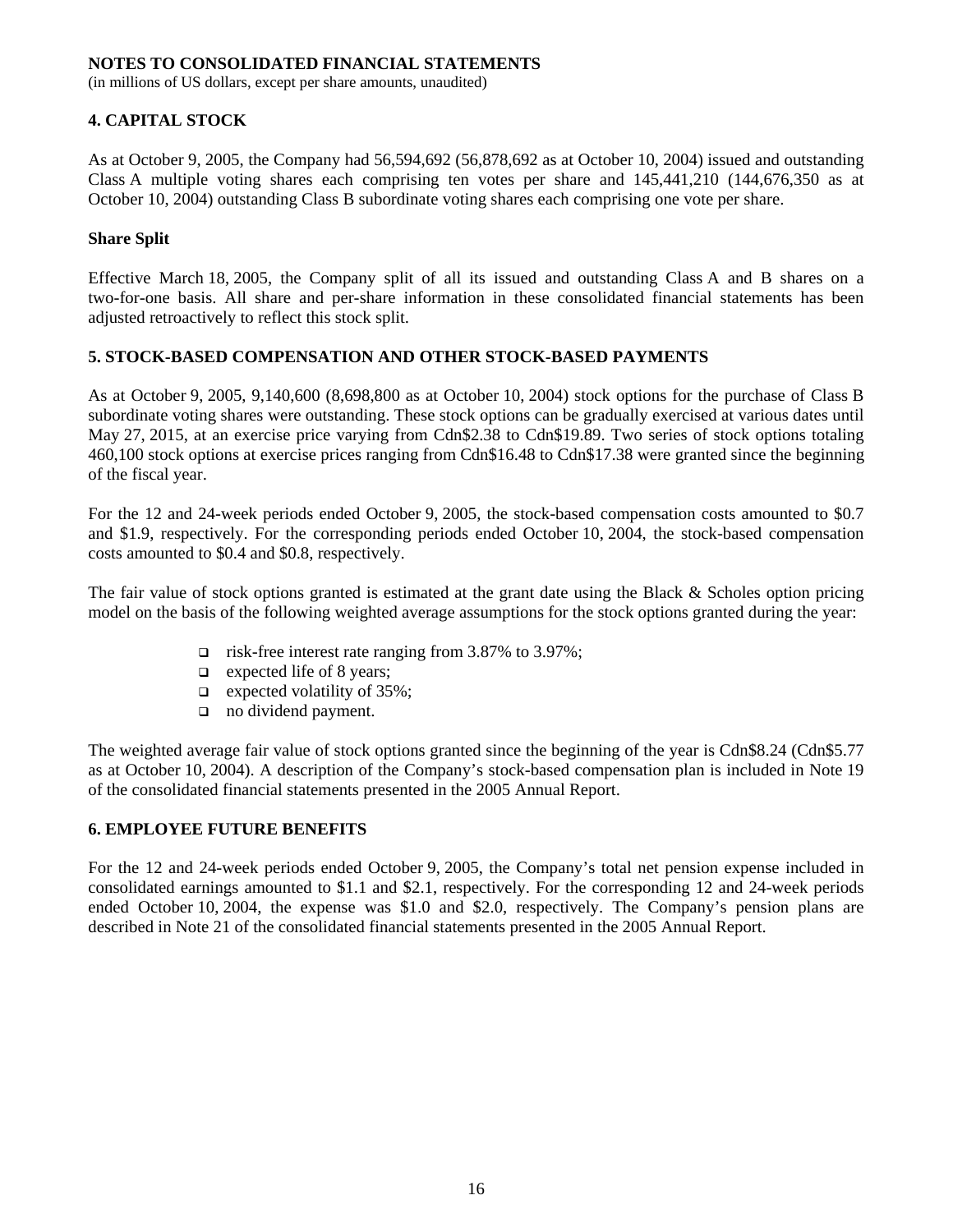(in millions of US dollars, except per share amounts, unaudited)

#### **7. SEGMENTED INFORMATION**

The Company operates convenience stores in Canada and in the United States. It essentially operates in one reportable segment, the sale of goods for immediate consumption and motor fuel through corporate stores or franchise and affiliated operations. It operates a convenience store chain mainly under the Couche-Tard, Mac's and Circle K banners. Revenues from outside sources mainly fall into two categories: merchandise and services and motor fuel.

The following table provides the information on the principal revenue classes as well as geographic information:

|                                                     |        | 12-week period<br>ended October 9, 2005 |              |        | 12-week period<br>ended October 10, 2004<br>restated (Note 2) |         |  |
|-----------------------------------------------------|--------|-----------------------------------------|--------------|--------|---------------------------------------------------------------|---------|--|
|                                                     | Canada | <b>United States</b>                    | <b>Total</b> | Canada | <b>United States</b>                                          | Total   |  |
|                                                     | \$     | \$                                      | \$           | \$     | ъ                                                             | \$      |  |
| <b>External customer</b><br>revenues <sup>(a)</sup> |        |                                         |              |        |                                                               |         |  |
| Merchandise and services                            | 343.8  | 646.6                                   | 990.4        | 298.1  | 601.0                                                         | 899.1   |  |
| Motor fuel                                          | 219.0  | 1,182.5                                 | 1,401.5      | 156.1  | 785.1                                                         | 941.2   |  |
|                                                     | 562.8  | 1,829.1                                 | 2,391.9      | 454.2  | 1,386.1                                                       | 1,840.3 |  |
| <b>Gross Profit</b>                                 |        |                                         |              |        |                                                               |         |  |
| Merchandise and services                            | 115.4  | 212.3                                   | 327.7        | 100.7  | 198.8                                                         | 299.5   |  |
| Motor fuel                                          | 17.5   | 75.6                                    | 93.1         | 12.1   | 51.6                                                          | 63.7    |  |
|                                                     | 132.9  | 287.9                                   | 420.8        | 112.8  | 250.4                                                         | 363.2   |  |
| Fixed assets and goodwill (a)                       | 426.5  | 643.3                                   | 1.069.8      | 374.1  | 516.0                                                         | 890.1   |  |

|                                                     |         | 24-week period<br>ended October 9, 2005 |              | 24-week period<br>ended October 10, 2004 |                      |         |
|-----------------------------------------------------|---------|-----------------------------------------|--------------|------------------------------------------|----------------------|---------|
|                                                     | Canada  | <b>United States</b>                    | <b>Total</b> | Canada                                   | <b>United States</b> | Total   |
|                                                     | \$      |                                         | \$           |                                          |                      | S       |
| <b>External customer</b><br>revenues <sup>(a)</sup> |         |                                         |              |                                          |                      |         |
| Merchandise and services                            | 681.2   | 1,299.9                                 | 1,981.1      | 586.5                                    | 1,216.9              | 1,803.4 |
| Motor fuel                                          | 400.7   | 2,192.4                                 | 2,593.1      | 302.2                                    | 1,569.3              | 1,871.5 |
|                                                     | 1,081.9 | 3,492.3                                 | 4,574.2      | 888.7                                    | 2.786.2              | 3,674.9 |
| <b>Gross Profit</b>                                 |         |                                         |              |                                          |                      |         |
| Merchandise and services                            | 230.4   | 425.2                                   | 655.6        | 197.4                                    | 398.9                | 596.3   |
| Motor fuel                                          | 30.8    | 143.2                                   | 174.0        | 24.6                                     | 116.6                | 141.2   |
|                                                     | 261.2   | 568.4                                   | 829.6        | 222.0                                    | 515.5                | 737.5   |

(a) Geographic areas are determined according to where the Company generates operating income (where the sale takes place) and according to the location of the fixed assets and goodwill.

#### **8. HURRICANES**

During the second quarter of this year, Florida and the Gulf of Mexico were affected by two hurricanes, which resulted in some damages to certain of the Company's sites.

Given the scope of these natural disasters, the Company is currently finalizing the assessment of the extent of the damages caused to its sites and the corresponding insurance claim amounts.

The Company does not expect these incidents to have a significant effect on its financial position and operating results.